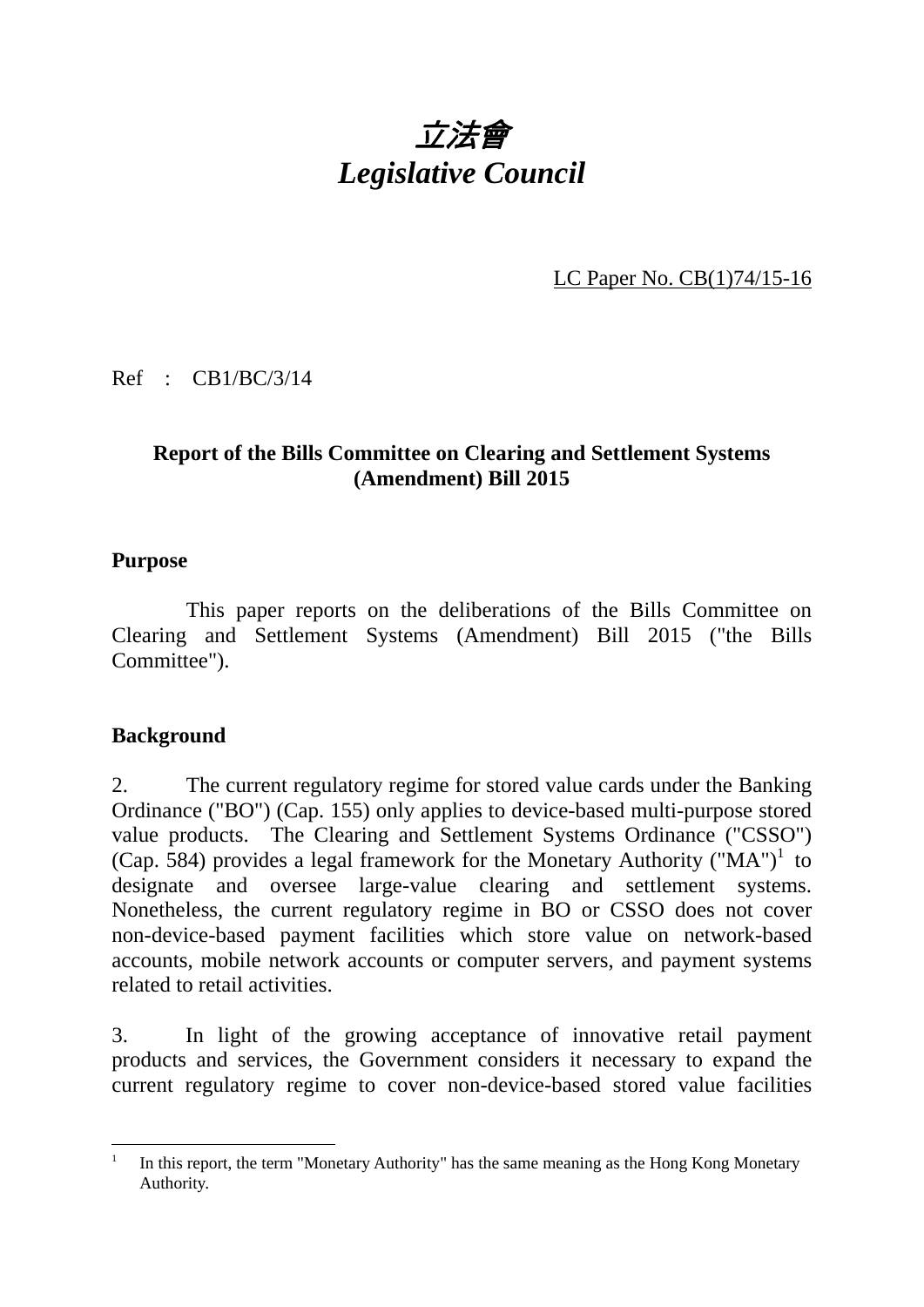$({\rm "SVF")}^2$ , and retail payment systems  $({\rm "RPS")}^3$  in Hong Kong to ensure their safety and soundness. The Financial Services and the Treasury Bureau and the Hong Kong Monetary Authority ("HKMA") jointly conducted a public consultation on the proposed regulatory regime for SVF and RPS in Hong Kong in May 2013 and issued the consultation conclusions in October 2014. According to the Government, comments received during the consultation indicated overall support for the policy objectives and key proposals on the proposed regulatory regime for SVF and RPS.

#### **The Bill**

1

4. The Government published the Clearing and Settlement Systems (Amendment) Bill 2015 ("the Bill") in the Gazette on 23 January 2015 which received its First Reading at the Legislative Council ("LegCo") meeting of 4 February 2015. The Bill seeks to amend CSSO to establish a regulatory regime for SVF and RPS in Hong Kong, and to make related amendments to other Ordinances.

- 5. The main provisions of the Bill are as follows:
	- (a) Clauses 3 and 4 to change the long and short titles of CSSO to reflect the new scope of the amended ordinance. The proposed new short title is "Payment Systems and Stored Value Facilities Ordinance";
	- (b) Clauses 10 to  $15 -$  to provide for the designation and oversight by the MA of RPS, including the designation criteria, and the regulatory requirements on the designated systems;

<sup>2</sup> SVF can be classified into two broad categories according to the scope of their usage, viz. multi-purpose and single-purpose SVF. Multi-purpose SVF can be used as a means of payment for goods or services provided by the issuer or third-party participating merchants at designated locations and points, or for person-to-person payments. Examples include the Octopus Cards and the increasingly popular online stored value payment facilities. Single-purpose SVF is used as a means of payment for goods or services provided by the issuer of the SVF only (e.g. prepaid coupons issued by cake shops or coffee shops).

<sup>3</sup> RPS means a system or an arrangement for the transfer, clearing or settlement of payment obligations relating to retail activities, principally by individuals, that involves purchases or payments, and includes the related instruments and procedures. RPS generally covers credit card schemes, debit card schemes, large merchant acquirers, and payment gateways, etc., in which the payment systems do not hold accounts for maintaining funds for users.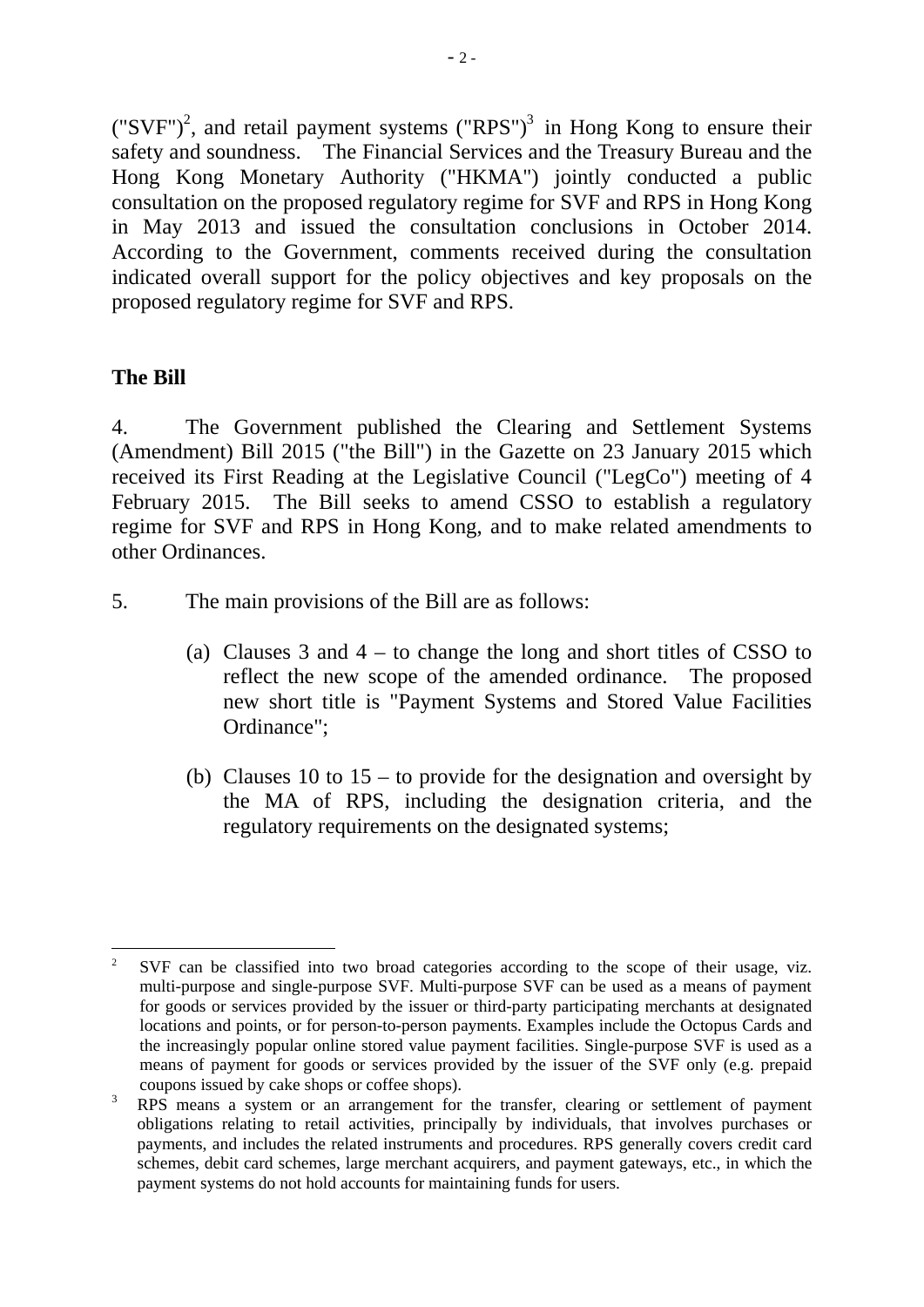- (c) Clauses 17 and 53 to introduce a new Part 2A and new Schedules  $3$  to  $8$  to  $CSSO<sup>4</sup>$  to provide for the licensing and supervision of SVF issuers<sup>5</sup>;
- (d) Clauses 18 to 23 to renumber existing Division 3 of Part 2 of CSSO as Part 2B and amend that Part 2B to provide for matters pertaining to the MA's day-to-day supervisory functions over SVF and designated systems;
- (e) Clause 29 to introduce a new Part 3A to provide for the MA's power to investigate an alleged contravention of provisions of CSSO and matter pertaining to such investigation, and a new Part 3B to provide for civil sanctions for contravention under CSSO;
- (f) Clause 31 to expand the ambit of the existing Clearing and Settlement Systems Appeals Tribunal and change the name to Payment Systems and Stored Value Facilities Appeals Tribunal ("the Appeals Tribunal");
- (g) Clause  $53 -$  to introduce a new Schedule 9 to set out the savings and transitional arrangements for the existing Clearing and Settlement Systems Appeals Tribunal and Gazette notices published under existing provisions of CSSO; and
- (h) Clauses 54 to  $67 -$  to deal with certain related and consequential amendments to BO, the Electronic Transactions Ordinance (Cap. 553) and the Anti-Money Laundering and Counter-Terrorist Financing (Financial Institutions) Ordinance (Cap. 615) ("AMLO").

#### **The Bills Committee**

1

6. At the House Committee meeting on 6 February 2015, Members agreed to form a Bills Committee to study the Bill. The membership list of the Bills Committee is in **Appendix I**. Under the chairmanship of Hon Andrew

<sup>4</sup> The terms "Division", "Part" "section" and "Schedule" used in this report, unless specify otherwise, refer to Division, Part, section of and Schedule to CSSO or the proposed amended  $\begin{array}{cc}\n\text{CSSO.} \\
\text{Sobel:} \\
\end{array}$ 

Schedule 3 provides for the licensing criteria for SVF issuers and facilitators. Schedules 4 and 5 set out the licence fee payable by SVF licensees and grounds for revoking licences. Schedule 6 prescribes the affairs or businesses that the manager of a licensee is responsible for. Schedule 7 set out the powers of the Manager appointed by the MA to supervise an SVF licensee. Schedule 8 provides for SVF exempt from the regulatory regime.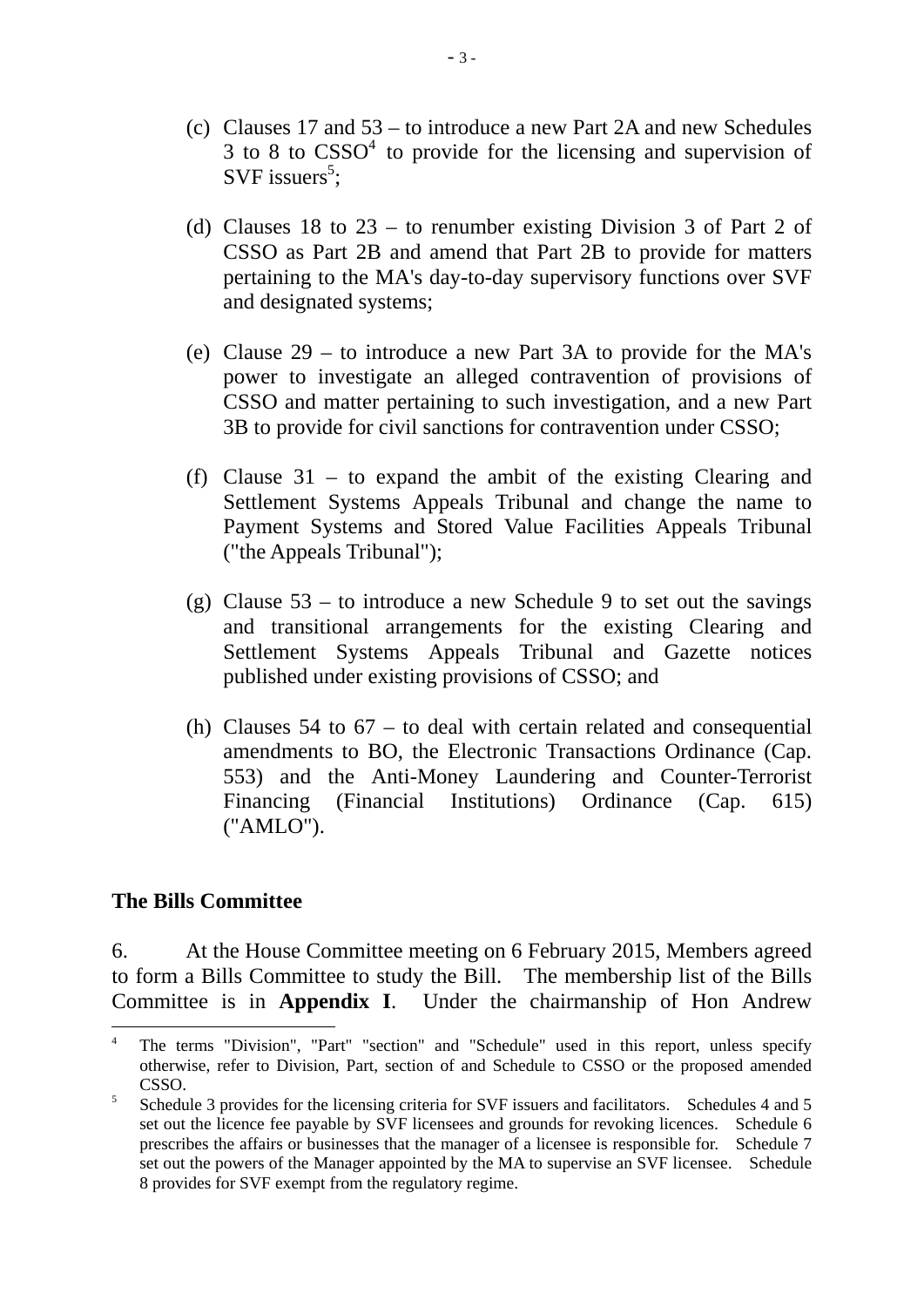LEUNG Kwan-yuen, the Bills Committee has held seven meetings to discuss with the Government, including one meeting to meet with deputations. The Bills Committee has also received 11 written submissions. The list of organizations and individuals which/who have provided views to the Bills Committee is in **Appendix II**.

#### **Deliberations of the Bills Committee**

7. The Bills Committee supports the Bill on account of the need to establish a regulatory regime for SVF and RPS in Hong Kong to ensure the safety and soundness of these payment facilities and systems as they relate to financial stability, which in turn will enhance Hong Kong's position as an international financial centre. Members of the Bills Committee note the broad support from deputations for the Bill as they agree that its enactment would bring about the benefits of enhancing efficiency of the payment industry, improving consumer protection and providing a level playing field for operators. The main subjects deliberated by the Bills Committee are set out below:

- (a) Liabilities on persons promoting the issue of unlicensed SVF (paragraphs 9 - 10);
- (b) Redemption of the outstanding value in an SVF (paragraphs 16 18);
- (c) bank and non-bank SVF licensees (paragraphs 19 22);
- (d) SVF exempt from licensing requirements (paragraphs 23 26);
- (e) Regulatory powers of the MA over SVF licensees (paragraphs 27 - 36);
- (f) Definition and designation of RPS (paragraphs 38 43);
- (g) Investigation powers of the MA over SVF and RPS (paragraphs  $44 - 51$ :
- (h) Review of MA's decisions (paragraphs 55 56);
- (i) Market development in SVF and RPS (paragraphs 58 60);
- (j) Publicity on the regulatory regime (paragraphs 61 62); and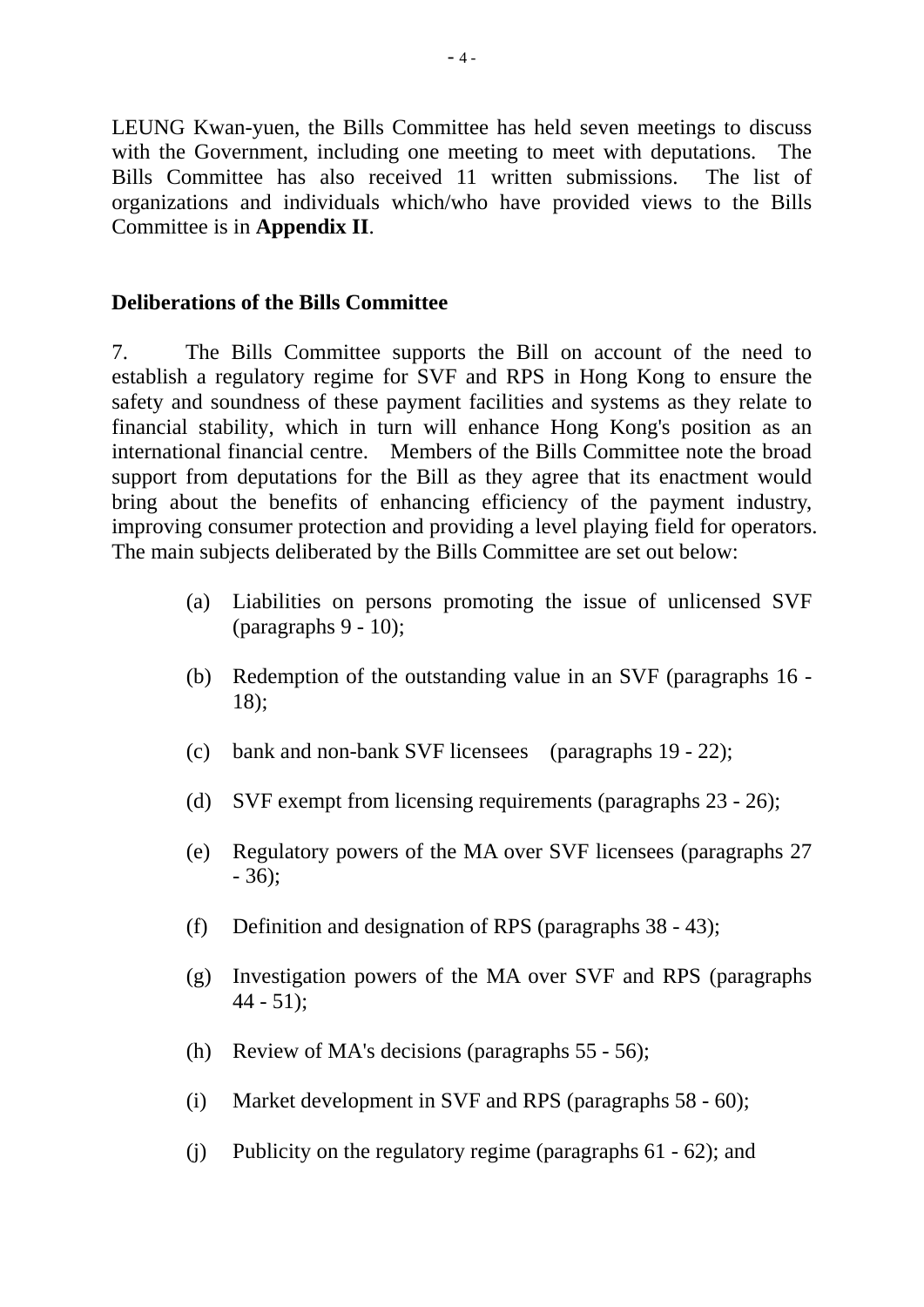(k) Cross-boundary cooperation in regulation (paragraphs 63 - 64).

#### *Regulatory regime for stored value facilities*

8. Under Division 2 of the new Part 2A, a person must not issue or facilitate the issue of an SVF, unless the issue or the facilitation of the issue of the SVF is authorized by a licence issued by the MA (the proposed section 8B). Any person who contravenes such requirement commits an offence<sup>6</sup>. The definitions of SVF and facilitator are given in the proposed sections 2A and 2B respectively<sup>7</sup>. Section 2A(6) provides that an SVF may be in physical or electronic form. Hence, the proposed regulatory regime will cover both device-based and non-devised-based SVF.

#### Liabilities on persons promoting the issue of unlicensed stored value facilities

9. The proposed section 8C provides that a person must not knowingly promote or otherwise assist another person in issuing, or facilitating the issue of, an unlicensed SVF, including by means of providing network or internet portal access or any other technological means. It will be a criminal offence for the person who contravenes this requirement without a reasonable excuse. Some members of the Bills Committee, including Mr Charles MOK, have expressed concern about the potential legal liabilities on internet service providers ("ISP") in providing web hosting or other internet services to unlicensed SVF under the proposed section 8C. In particular they opine that the proposed section 8C(3), which provides that "a reference to promoting or otherwise assisting" includes "providing network or internet portal access or any other technological means", seems to target ISP. There is also concern about whether the provisions would have the effect of imposing on ISP a duty to verify the licensing status of their clients who place SVF promotional materials or advertisements on their websites. The Bills Committee has requested the Government to consider the need of providing safe harbour provisions in the Bill with reference to comparable legislation in order to protect the interests of ISP and issuing regulatory/enforcement guidelines to clarify ISP's liabilities under section 8C.

1

<sup>6</sup> The maximum penalty is a fine of HK\$1 million and imprisonment for five years on conviction on indictment, or a fine at level 6 (i.e. \$100,000) and imprisonment for six months on summary conviction.

Under the proposed section  $2A(1)$ , a facility is a stored value facility if (a) it may be used for storing the value of an amount that is paid into the facility from time to time and may be stored on the facility under the rules of that facility, and (b) the facility may be used for as a means of making payments for goods or services or as a means of making payments to another person under the relevant undertaking given by the issuer of the facility.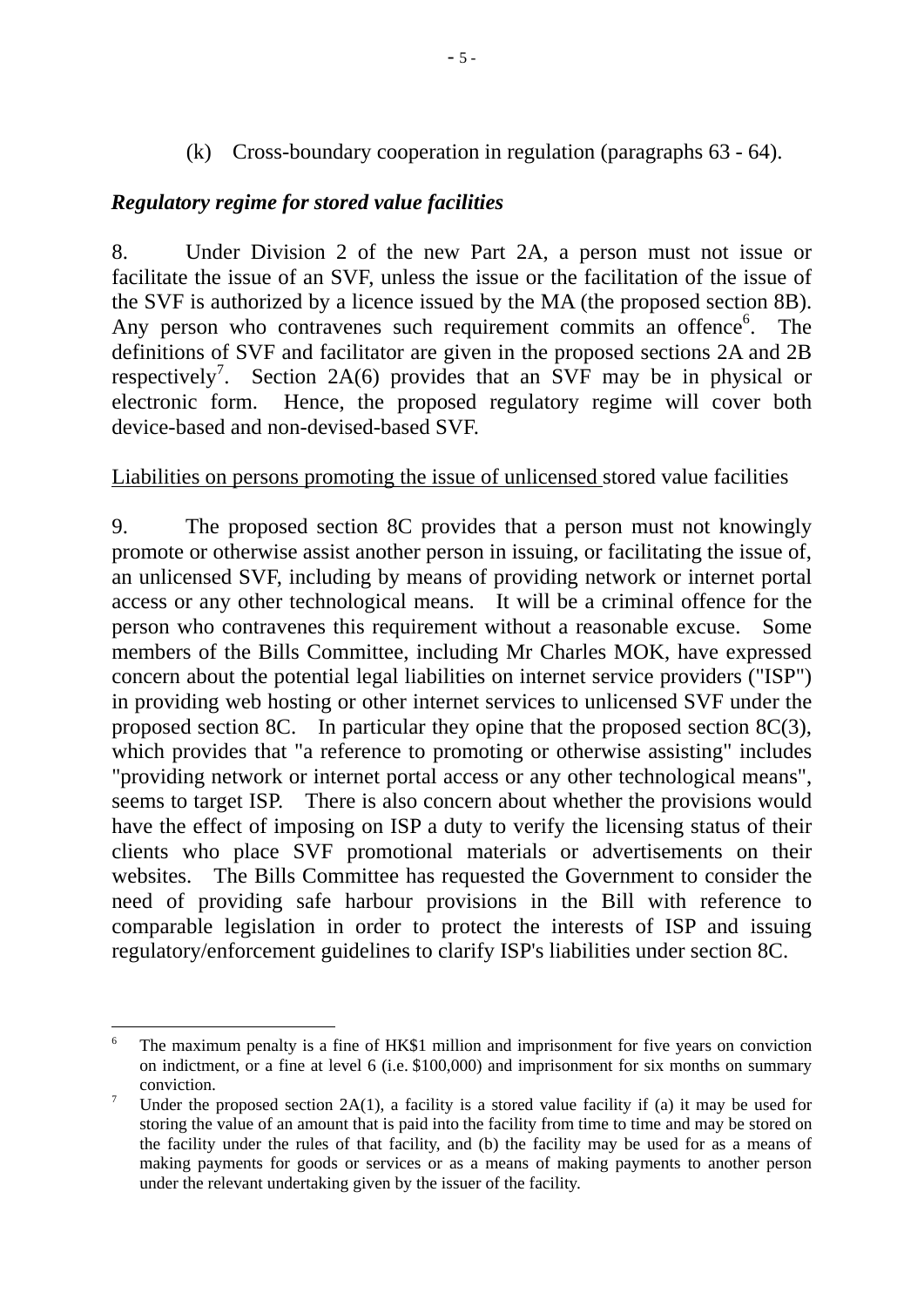10. The Government has pointed out that the proposed section 8C(3) is meant to stipulate explicitly the parties who may be liable for the offence, and there will be no difference in the liabilities on ISP or other persons who contravene the requirement of the provision. The provision does not impose a duty on any person (including ISP or website operators) to verify the contents and accuracy of the promotional or advertisement materials provided by an SVF issuer, nor is the issuer required to inform its service providers about its licensing status. When an alleged contravention under the proposed section 8C occurs, the MA may inform the relevant internet service provider to ask it to stop providing network or internet portal services which may promote or otherwise assist the relevant party in issuing, or facilitating the issue of, an unlicensed SVF. The MA will also alert the public of the unlicensed SVF and its website, as necessary, to safeguard the public's interest. Whilst the Government notes that ISP may be subject to other obligations under certain circumstances in different legislation, it considers not necessary to include additional safe harbour provisions or exemptions in the proposed section 8C as a defence of "reasonable excuse" is already available and wide enough for persons charged with offences under that section. The MA may issue guidelines<sup>8</sup> to facilitate compliance with the regulatory requirements after passage of the Bill.

#### Licensing criteria for stored value facilities issuers

1

11. Division 3 of the new Part 2A provides for the details in making applications for SVF licences. An SVF issuer must be a body corporate under Hong Kong law. The MA may grant an SVF licence to the applicant only if it is satisfied that all the applicable minimum criteria are fulfilled; and if the licence is granted, the licensee will continue to fulfill the criteria. The minimum criteria as set out in sections 1 to 10 of Part 2 of the new Schedule 3 include: the principal business of the licensee must be the issue (or the facilitation of the issue) of SVFs; the licensee must meet a minimum on-going capital requirement of which the aggregate amount of its paid-up capital is not less than HK\$25 million; the chief executives, directors or controllers<sup>9</sup> of the licensee must be fit and proper persons; persons responsible for the management of the SVF business must possess appropriate knowledge and experiences; the licensee must have in place appropriate risk management policies and procedures for managing the risks arising from its operation, adequate and appropriate systems of control for preventing or combating

<sup>8</sup> Under the proposed amended section 54, the MA may issue guidelines to set out the manner in which it discharges duties under the Ordinance, and to assist system operators or SVF licensees to comply with the provisions of the Ordinance. These guidelines are not subsidiary legislation.

<sup>9</sup> Under the proposed section 8ZZE, "controller" means (a) a majority shareholder controller; (b) a minority shareholder controller; or (c) an indirect controller.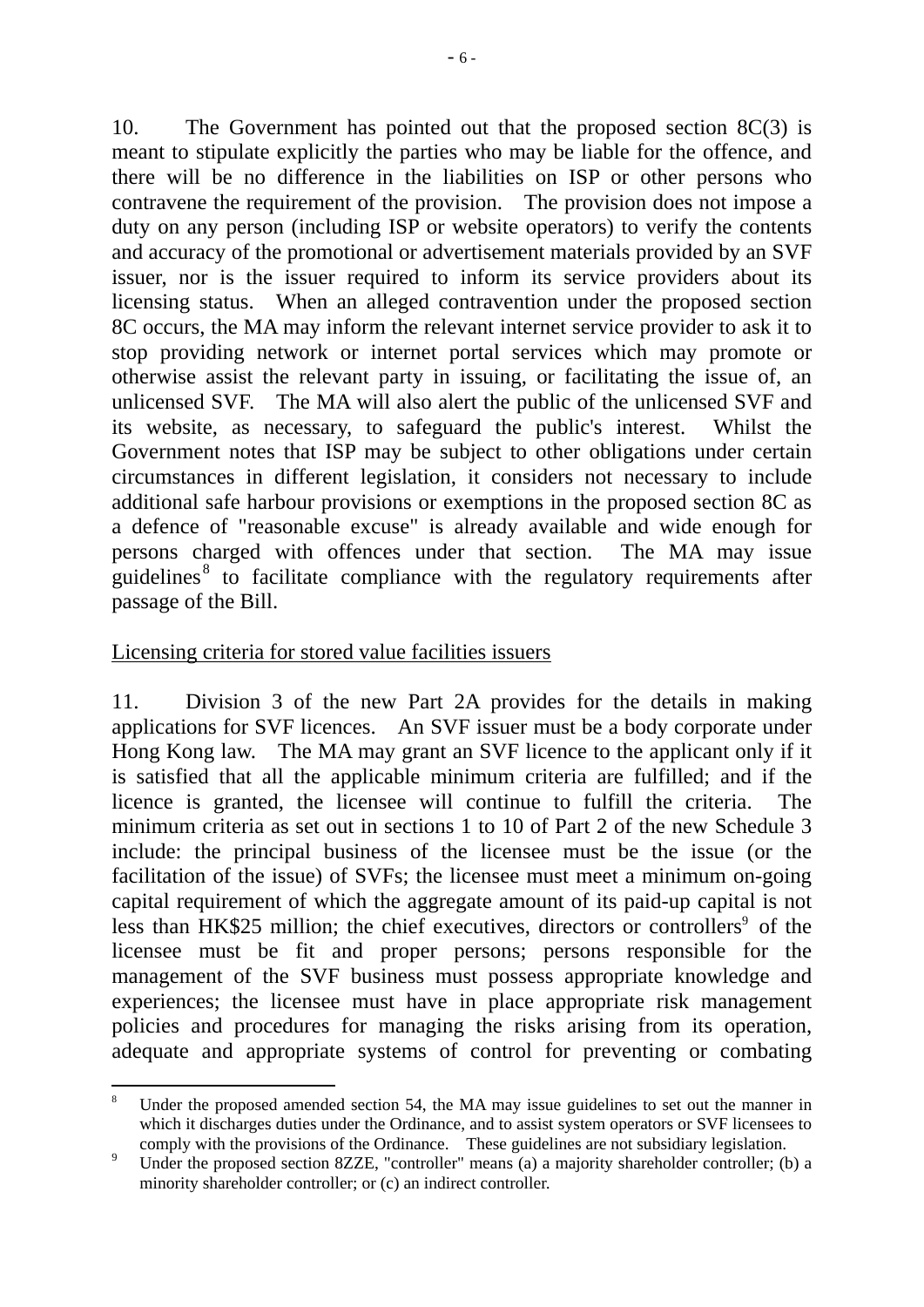possible money laundering or terrorist financing, adequate risk management policies and procedures for managing the float<sup>10</sup> or deposit; the licensee must redeem in full the total stored value remains in an SVF if requested by relevant users; and the SVF scheme must have prudent and sound operating rules and be operated prudently.

12. Regarding the criterion on principal business, some deputations have enquired whether an SVF licensee would be allowed to engage other business unrelated to SVF. The Government has explained that the principal business of an SVF licensee (not being a bank) must be the issue or facilitation of the issue of SVF, and that the company should not carry out any other businesses unrelated to its principal business. However, the SVF licensee may engage in businesses incidental or complementary to the issue or facilitation of issue of SVF.

13. In respect of the criterion on protection of the float, the Bills Committee notes that while deputations in general agree that an SVF licensee must put in place adequate float protection and management measures to ensure that there will always be sufficient funds for the redemption of the outstanding stored value, some deputations consider that such requirements should be reasonable and simple to avoid increasing licensees' operating costs. The Government has explained that SVF licensees will need to demonstrate to the MA that they have put in place measures that will ensure on-going compliance with the principles that the float must be kept separate from other funds of the licensees, and must be adequately protected by safeguarding measures. The MA will discuss with each licensee its specific float safeguarding approach to ensure that the proposed measures will provide adequate protection to users and that such an approach will suit the licensees' business operation and risks profile. The MA may issue guidelines to facilitate licensees to comply with the relevant requirements.

14. On the service contract to be entered into between an SVF issuer and the users, the Bills Committee shares deputations' views that the Government should ensure that the contract is fair and affords sufficient protection to the users with adequate disclosure on the rights and obligations in a clear manner. The Government has explained that while the Bill will not empower the MA to approve the specific fees or contract terms, it remains the responsibility of a licensed SVF issuer to maintain a prudent and sound SVF scheme (including any new scheme or service), and to have in place adequate risk management

<sup>10</sup> Under the amended section 2, "float", in relation to an SVF issued under a licence, means the stored value remaining on the facility, but does not include any deposit of the facility. The "float" of an SVF falls outside the scope of "deposit" under BO and the Deposit Protection Scheme Ordinance (Chapter 581).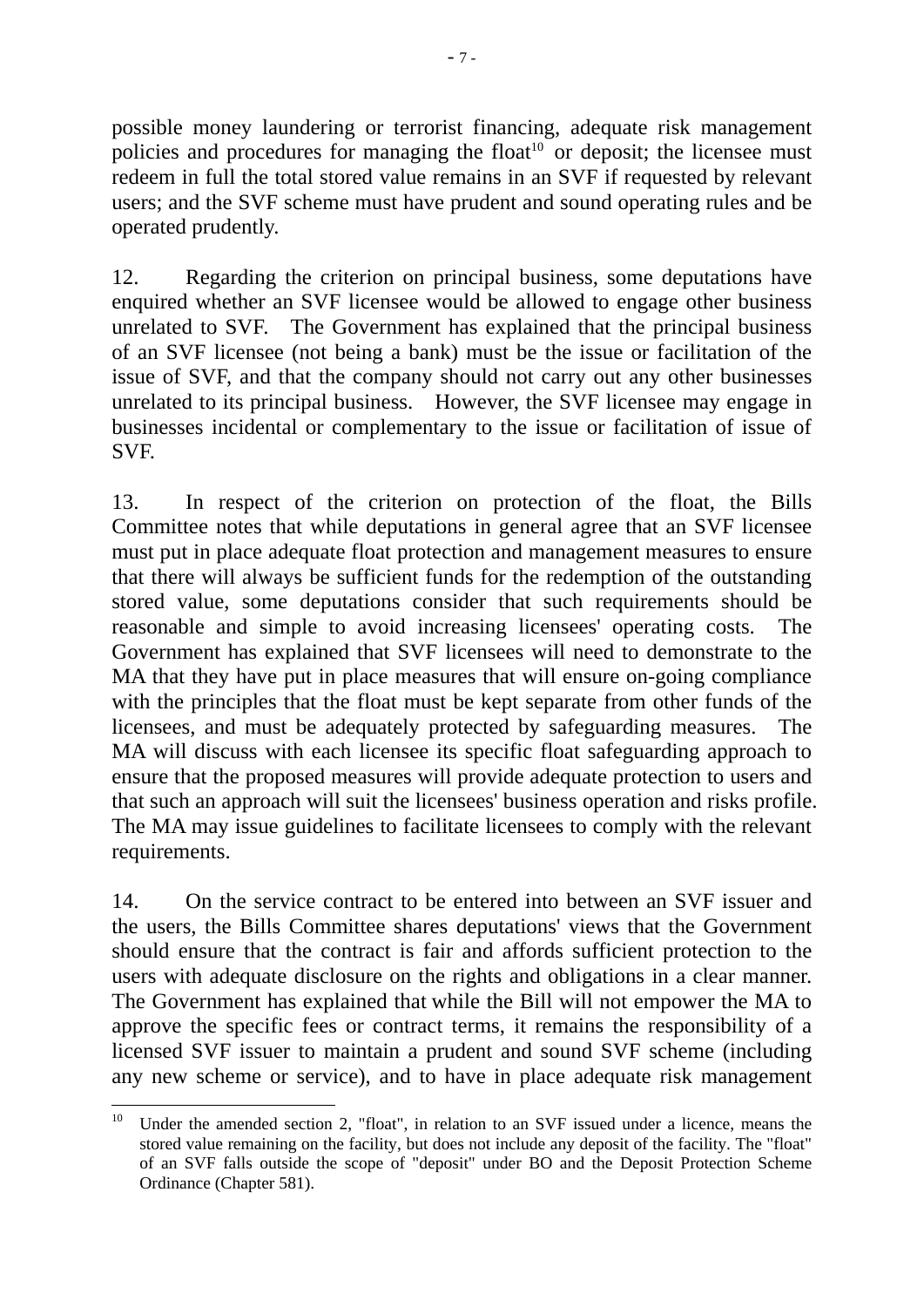policies and procedures for managing the SVF float or deposit to ensure that there will always be sufficient funds for the redemption of the outstanding stored value. The Government has assured the Bills Committee the MA will have to be satisfied that the above minimum licensing criteria, among others, are satisfied, before granting an SVF licence. While the MA may review the operating rules of an SVF scheme, including any contractual arrangements between a licensee and its users, in reviewing an application for licence and in on-going supervision, the terms and conditions of such contracts are not required to be approved by the MA. Nevertheless, the service contract between the SVF licensee and the potential users is subject to other laws and legislation, where applicable.

15. As to whether the MA would disclose to the public the reasons for refusing an application for SVF licence, the Government has pointed out that section 50 requires the MA to preserve secrecy with regard to all matters relating to the affairs of any person in the performance of the MA's functions under CSSO. Hence, the MA cannot disclose the grounds of refusing an application for SVF licence. This is in line with the MA's existing confidentiality obligation in respect of determination of application for bank licences under BO. Nonetheless, the confidentiality provisions will not bind SVF licence applicants and thus an applicant may disclose the MA's reasons for refusing its application to the public. The applicant can also appeal to the Appeals Tribunal against the MA's decision.

#### Redemption of the outstanding value in a stored value facility

16. On the criterion for redeeming the outstanding value remains on an SVF, section 8(a) of Part 2 of the new Schedule 3 requires that SVF issuers must redeem in full the total stored value upon request by users, whereas subsection (b) requires the issuers to state clearly and prominently the conditions relating to the redemption of the stored values, including the fee to be charged and the deadline for redemption, if any. Whilst the Bills Committee notes the views of some deputations that SVF issuers should be allowed to set the redemption deadline for the outstanding stored value, and that redemption fees and conditions should be driven by market force and not subject to the MA's approval, members have expressed concern about allowing SVF issuers to set the redemption deadline as this may be in conflict with the requirement that the issuers must redeem in full the total stored value if so requested by users. The Bills Committee considers that allowing issuers to set the redemption deadline is equivalent to setting a condition on the redemption, and this would result in forfeiture by issuers of the outstanding stored value in the SVF after the deadline. Given that one of the policy objectives of the Bill is to protect users' interests in relation to the float, some members of the Bills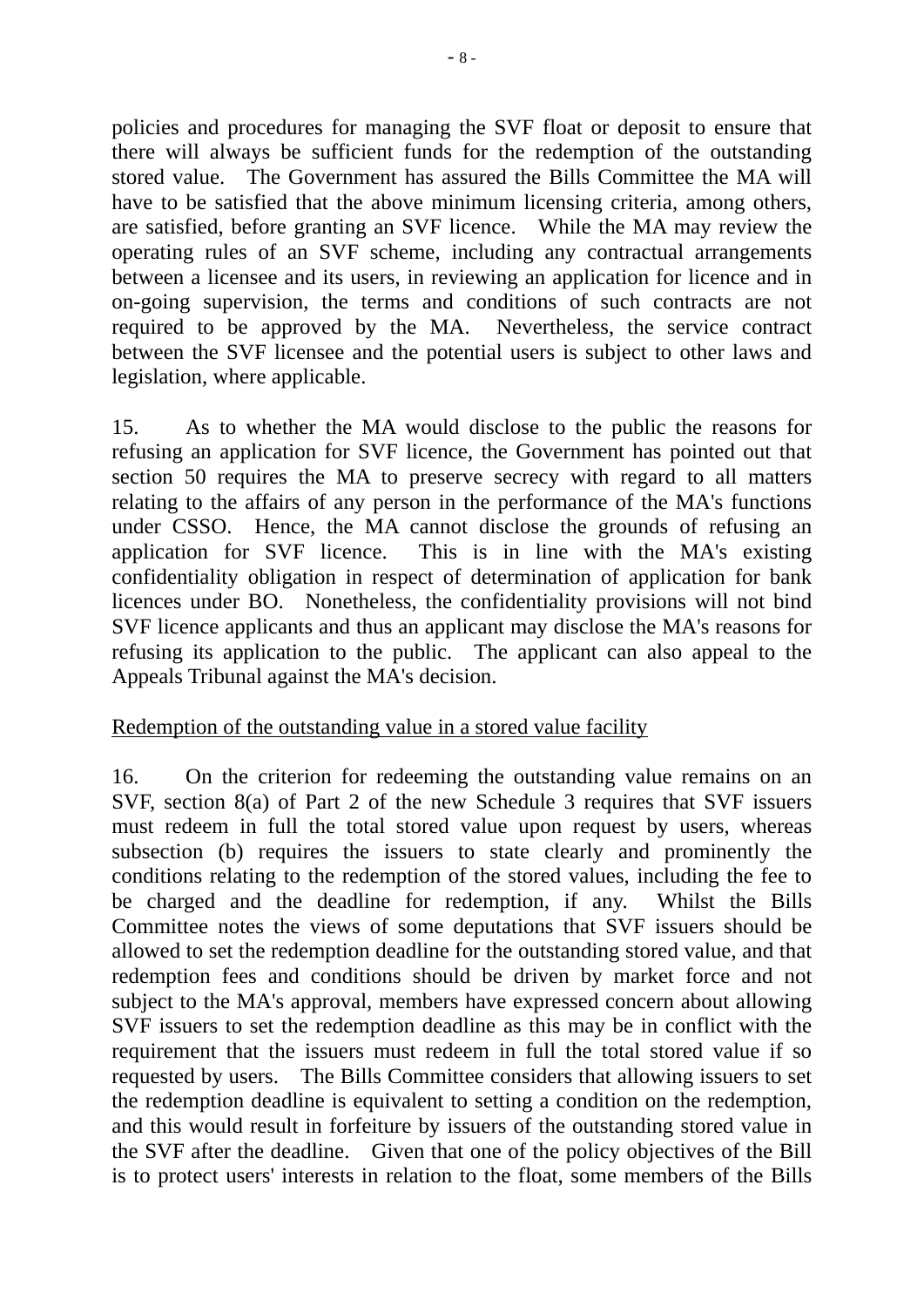Committee, including Mr SIN Chung-kai and Mr CHAN Chi-chuen, opine that SVF issuers should not be allowed to set the redemption deadline because the outstanding stored value in the SVF is users' money. They have asked the Government to consider stipulating in the provision that SVF issuers should not set any redemption deadline unless under specified circumstances and with the MA's prior approval. They further stress that the MA should ensure the redemption fees to be charged by SVF issuers would be reasonable.

17. The Government has clarified that section 8 of Part 2 of the new Schedule 3 does not require or disallow an SVF issuer to charge any fee or impose any deadline for the redemption of any outstanding stored value on a facility. Any such fee level or prescribed deadline is a commercial decision of an issuer, who will have regard to the business model, operating costs, and users' demand, etc., when offering the SVF to users or potential users. The intention of section 8(b) is to make it a statutory requirement for an SVF issuer to state such fee or deadline for redemption, if any, clearly and prominently in the contract with a view to ensuring users' awareness and enhancing their protection. The provision is needed to cater for situations where some SVF in the market may be issued for a commemorative purpose and usually valid within a specified period. This proposed arrangement is in line with the practices in major jurisdictions, including the United States, Singapore and Australia, as well as the existing practice for the "multi-purpose cards" regime set out in the Code of Banking Practice. Having considered members' views, the Government has agreed to move Committee stage amendments ("CSAs") to amend section 8 of Part 2 of the new Schedule 3 to clarify the requirement so that the SVF issuer must redeem in full the outstanding stored value on the facility as soon as practicable after being requested by the user to do so, unless the MA has given prior written permission to the issuer that this requirement does not apply; and the issuer has stated clearly and prominently in its contract with a user the relevant terms and conditions (including the outstanding stored value is not redeemable after a prescribed deadline, that prescribed deadline, any fee to be charged for the redemption, and other related terms). The Government has also agreed to move CSAs to the list of reviewable decisions under Part 2 of the new Schedule 1 so that the MA's decision in this regard will be subject to the review by the Appeals Tribunal.

18. The Bills Committee has enquired about the circumstances the MA will consider in approving SVF issuers to set a deadline for the redemption of the outstanding stored value. The Government has advised that the MA will take into account factors, such as the nature of the SVF, whether the users are provided with clear information on the deadline in the contract with the issuer, and whether there would be unreasonable treatment to users with the imposition of the deadline. The MA will consider issuing guidelines to facilitate licensees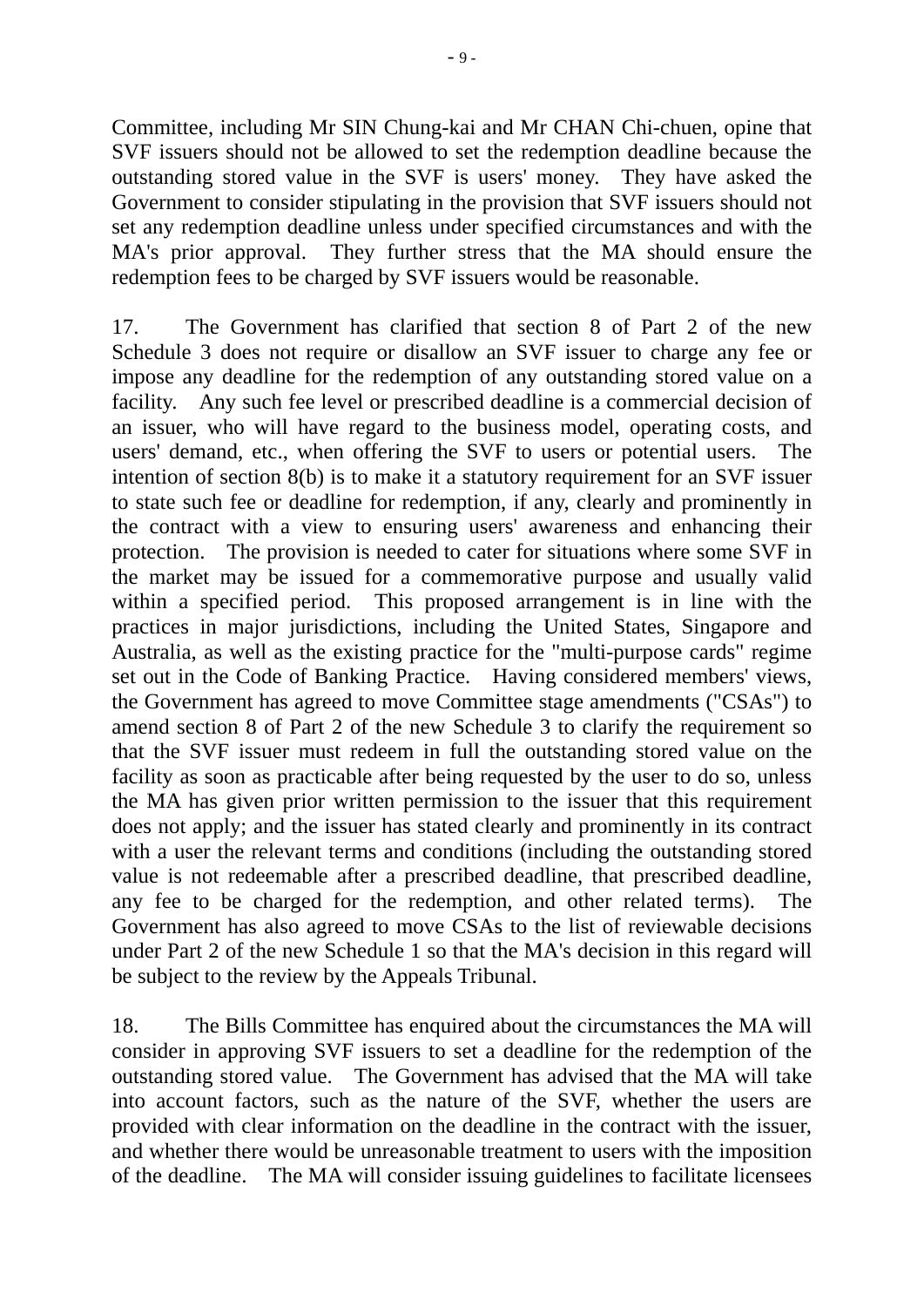to comply with the relevant requirements, including the setting of fees. The Bills Committee welcomes the Government's CSAs to section 8 of Part 2 of the new Schedule 3. Members have emphasized that it should be a general principle to discourage SVF issuers from setting deadline for redemption of the stored value in the facility, and that the MA's permission should only be granted in exceptional circumstances and under the situation that the permission would not give rise to unreasonable treatment to users concerned. They have requested the Government to give the above undertaking during the resumption of the Second Reading debate on the Bill.

# Bank and non-bank stored value facility licensees

19. Under the proposed section 8G, a bank holding a valid banking licence under BO would be regarded as being granted a licence for issuing or facilitating the issue of an SVF (subject to payment of the licence fee specified in the new Schedule 4 and fulfillment of applicable criteria in the new Schedule 3). The Bills Committee has enquired about the rationale for deeming licensed banks to issue SVF and how to ensure a level playing field between bank and non-bank SVF licensees.

20. The Government has explained that the approach of deeming licensed banks to be licensed to issue SVF as a line of business is in line with the existing "multi-purpose cards" regime under  $BO<sup>11</sup>$ . The SVF business of a licensed bank together with the bank's other lines of banking business will be subject to regulatory requirements and on-going supervision by the MA on a consolidated basis. To ensure a level playing field in the operation of SVF by bank and non-bank licensees and regulatory consistency, licensed banks will still be required to comply with relevant requirements under the proposed regulatory regime, including float safeguarding and management, which are specifically tailored for the regulation of SVF, should they decide to continue, or embark on, SVF business. To avoid regulatory overlap, certain regulatory provisions of the Bill (e.g. minimum criteria in relation to principal business and financial resources) are not applicable to bank licensees, as they are already subject to consolidated supervision by the MA under BO.

21. The Bills Committee notes the views of Hong Kong Association of Banks ("HKAB") that a wholly-owned subsidiary of a licensed bank should be deemed licensed to issue SVF and exempt from the proposed licensing regime given that the bank (including its subsidiaries) is within the MA's supervision.

<sup>1</sup> <sup>11</sup> Section 14A of BO provides that only Authorized Institutions are permitted to issue or facilitate the issue of a multi-purpose card, which is a stored value card other than a single-purpose card.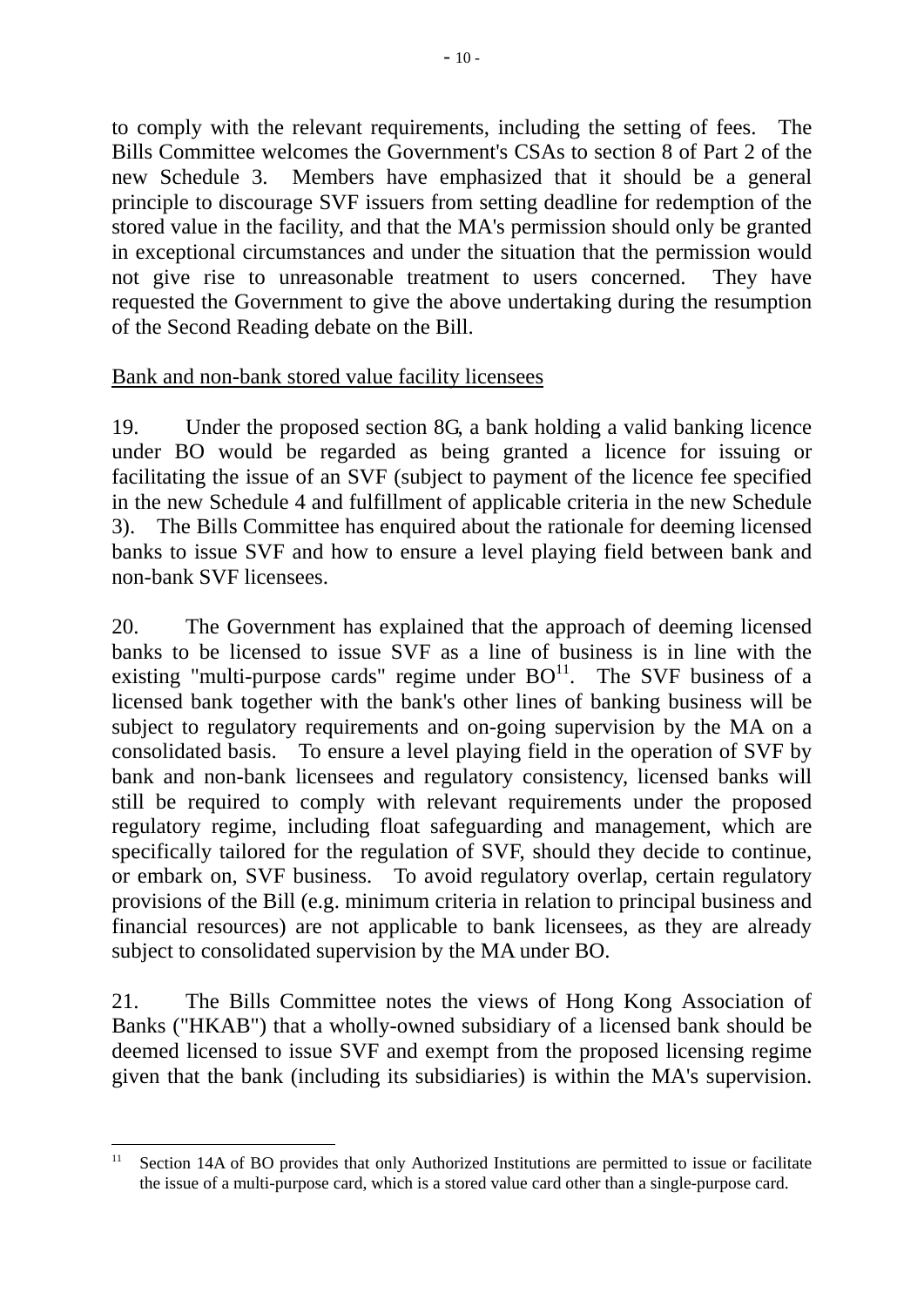Moreover, given that the bank has already paid a licence fee under BO, it should not be required to pay any licence fee for carrying on an SVF business.

22. The Government has responded that as a subsidiary of a licensed bank is a legal entity separate from the licensed bank per se, that subsidiary should be subject to the licensing requirements applying to a non-bank licensee contained in the Bill if it is to issue SVF. Moreover, not all provisions in BO are applicable to a subsidiary of a bank. The proposed arrangement is in line with the regulation of securities and insurance business of a licensed bank. To ensure a level playing field between banks and non-banks operating an SVF business, all SVF licensees shall pay a licence fee for their SVF business.

## Stored value facilities exempt from licensing requirements

23. By virtue of the definition of SVF in the proposed section 2A(4), single-purpose SVF is not an SVF for the purposes of the Ordinance. Division 8 of the new Part 2A proposes that certain SVFs be exempt from the licensing requirements under that Part. The proposed section 8ZZZB provides that SVF specified in the new Schedule 8 are exempt from the proposed regulatory regime. The exempt SVF include those facilities used for certain cash reward schemes, purchasing certain digital products, certain bonus point schemes, facilities used within a limited group of goods or services providers or used only within certain premises and with a float size of not more than HK\$1 million. Under the proposed sections 8ZZZC and 8ZZZD respectively, the MA may, by notice published in the Gazette, declare that an SFV specified in Schedule 8 not to be exempt, or exempt an SVF from the relevant provisions of the new Part 2A. According to the Government, such notices are not subsidiary legislation.

24. The Bills Committee has enquired about the rationale for the proposed exemption and the factors to be considered by the Government in exempting SVF, and how HKMA would monitor the business development of single-purpose SVF and ensure that they would be brought under the regulatory regime when their business expands. The Bills Committee notes that HKAB has suggested putting in place a self-reporting mechanism for issuers of single-purpose SVF to report to HKMA to allow the latter to determine whether such schemes amount to single-purpose SVF.

25. The Government has explained that the proposal to exclude single-purpose SVFs from regulation is in line with the existing "multi-purpose cards" regime under BO which also excludes single-purpose cards from regulation, as well as the practices adopted by major jurisdictions including the United Kingdom, Singapore and Australia. A single-purpose SVF is in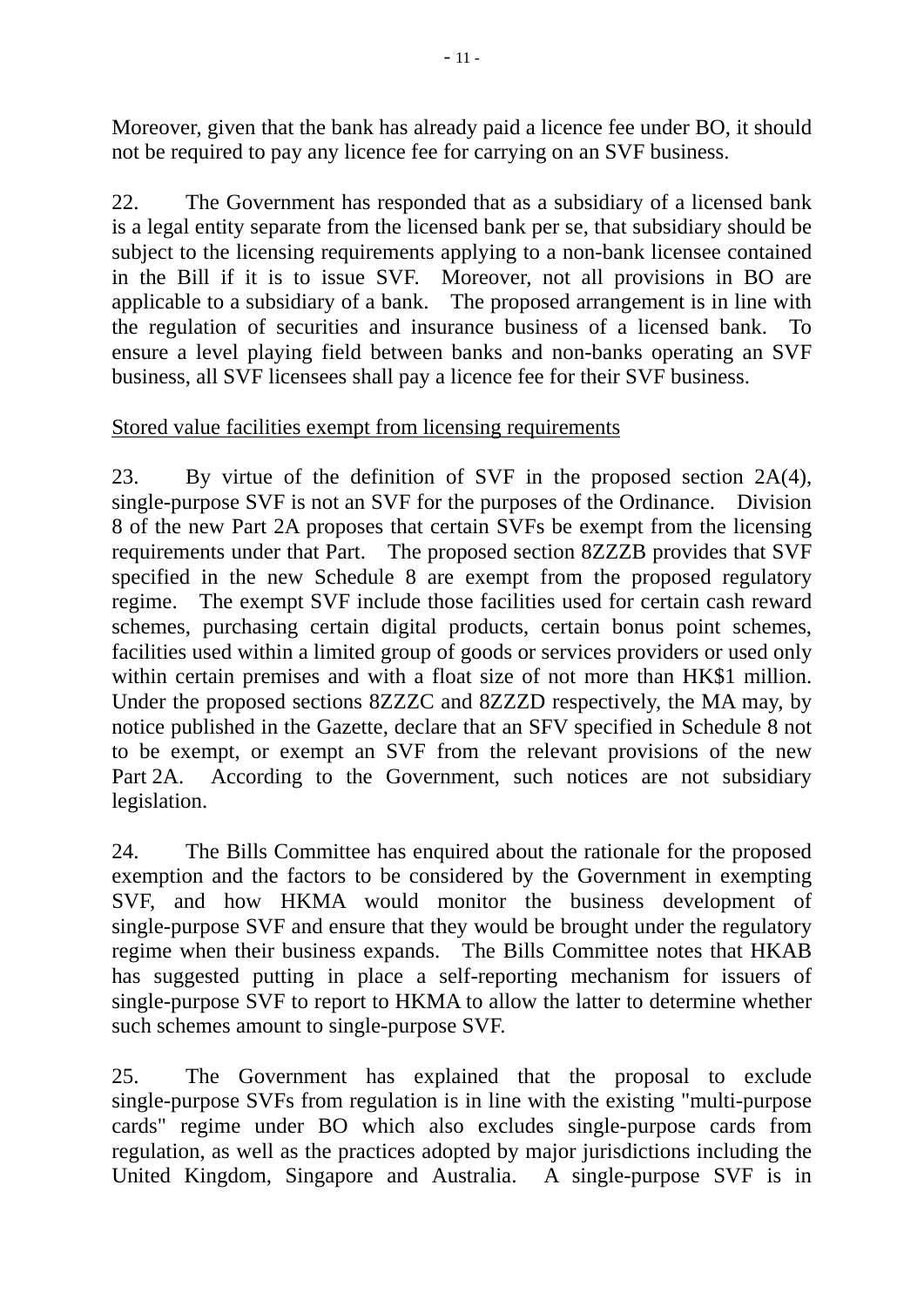essence a bilateral contractual arrangement between a service provider and its respective users for advance payment for specific goods or services. Given its bilateral nature and magnitude, the degree of "moneyness" entailed by a single-purpose SVF is minimal, posing insignificant risks to the payment and financial systems of Hong Kong. In addition, if the proposed licensing regime is to be imposed on single-purpose SVF, some existing single-purpose SVF may be driven out of business due to regulatory obligations and costs. To ring-fence the proposed regulatory regime to relevant payment facilities essential to financial stability, SVF which do not involve payment of money by users or have limited usage will be excluded from the regulatory regime. The MA will consider issuing guidelines to facilitate compliance of the amended ordinance after passage of the Bill.

26. On the monitoring of single-purpose SVF, the Government has advised that the proposed section 8B provides that it is an offence to issue, or facilitate the issue of, an SVF without being authorized by a licence. In other words, an issuer who intends to expand its SVF business from a single-purpose usage to a multi-purpose one must apply for a licence in accordance with the proposed section 8E. As far as monitoring of the float of an exempt SVF is concerned, the Government has responded that the MA can require SVF issuers to provide information under the proposed section 8ZZZB to satisfy the MA that the requirements in sections 4 and 5 of the new Schedule 8 are complied with. Such information can include documents showing the float amount of the facility or the aggregate float amount of all facilities of the SVF issuer. After passage of the Bill, HKMA will monitor the market development, on an on-going basis, through surveillance, to identify any unlicensed SVF operating in Hong Kong. Moreover, the new Part 3A includes provisions to enable the MA to conduct investigations if it has reasonable cause to believe that an offence under the Ordinance may have been committed.

# Regulatory powers of the Monetary Authority over stored value facility licensees

27. Divisions 3 to 7 of the new part 2A contain provisions on the MA's regulatory powers over the operation of SVF licensees and licensees' obligations. The MA's regulatory powers include attaching conditions to an SVF licence to, among others, restrict the business and management of the float (proposed sections  $8I - 8L$ ); revocation or suspension of a licence (proposed sections  $8U -$ 8ZC) with the grounds for revocation setting out in the new Schedule 5; exercising powers over SVF licensees (proposed sections 8ZD – 8ZZ) to require a licensee to take immediate action relating to its affairs, or appoint a Manager to manage the licensee's affairs, business or property (the powers of the Manager are specified in the new Schedule 7); supervising the ownership and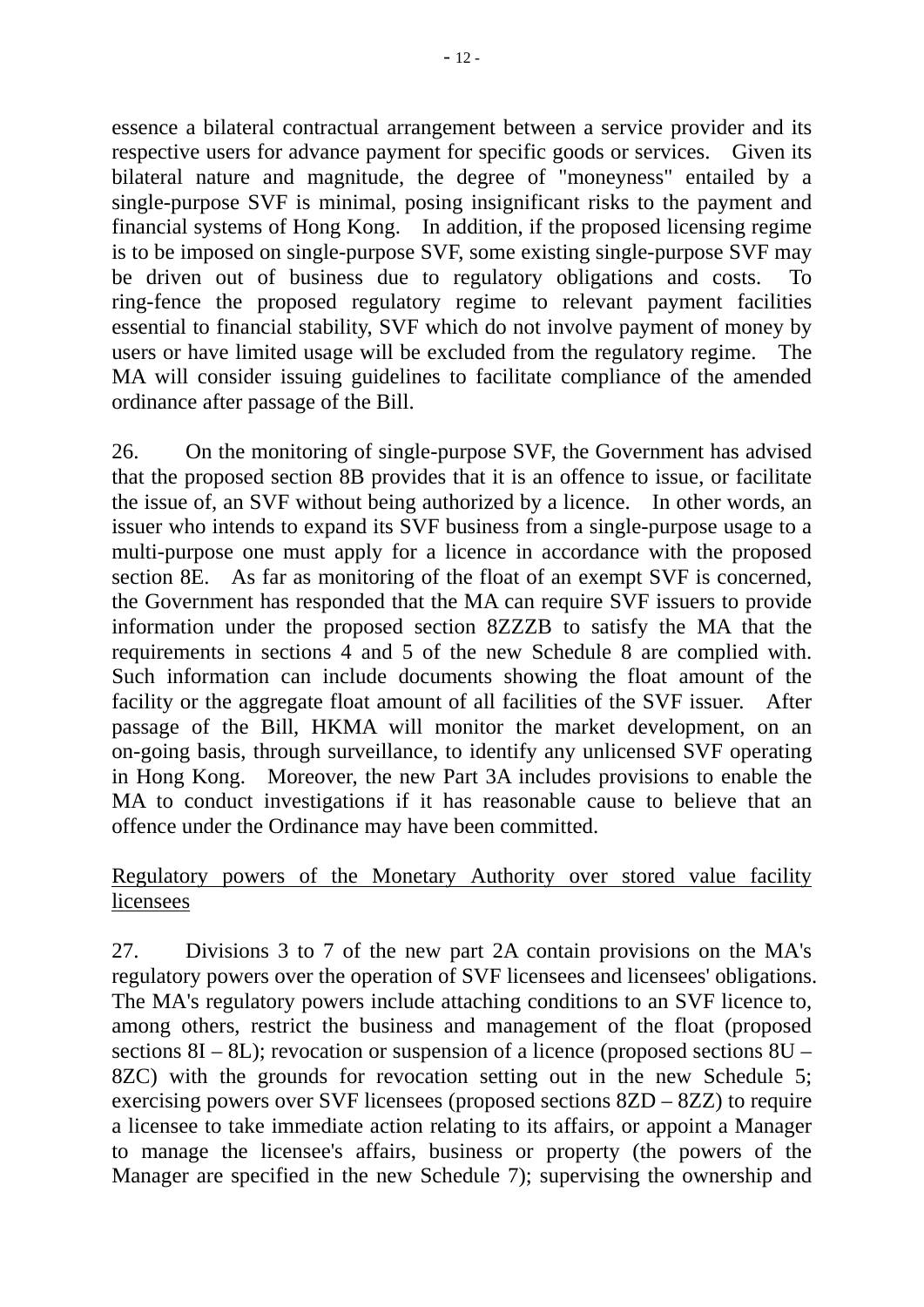management of an SVF licensee (proposed sections 8ZZA – 8ZZZA) such as requiring a licensee to inform the MA on its controllers, approving the appointment of licensee's chief executive officer, director and manager. In respect of licensees' obligations (proposed sections  $8M - 8T$ ), they include paying of licensee fees and reporting to the MA on change of circumstances.

28. On HKAB's views that the proposed section 8R which requires an SVF licensee to notify the MA of its inability to meet obligations should not apply to bank-SVF licensee as there is already a similar requirement under section 67 of BO, the Bills Committee notes that the Government will move CSAs to the proposed section 8R to exclude bank SVF licensees from that section.

## *Suspension and revocation of a stored value facility licence and conditions attached to the licence*

29. The Bills Committee has enquired about the reasons for not including provisions to require a suspension notice of an SVF licence (made under the proposed section 8ZA) to be published in the Gazette, any local newspaper or mass media. While a notice of revocation of an SVF licence (under the proposed section 8V) will be required to be published in one Chinese and one English language newspapers circulating in Hong Kong, members are concerned how users of an SVF would be informed of the suspension of the SVF licence in order to protect their interests.

30. The Government has advised that the MA must establish and keep a register of SVF licensees under the proposed section 8ZZZF. Subsection (5) of that section provides that, if a licence is suspended under the proposed section 8ZA, the MA must, as soon as practicable after the suspension, make a notation that the licence has been suspended in the register against the name of the licensee concerned and ensure that the notation remains on the register until the suspension ceases to have effect. Subsections (6) and (7) further provide that the register should be kept at the MA's office or any other place notified by the MA in the Gazette, and that the MA must make the register available for inspection by the public in the form of an online record. It is believed that the above arrangements are appropriate to keep the public informed of the suspension of an SVF licence. The MA will issue a press release to keep the public informed as necessary.

31. The Bills Committee has considered whether the register of SVF licensees should include conditions currently attached to the licences and any additional criteria imposed by the MA in order to enhance transparency and facilitate the public to monitor the operation of SVF. The Government has explained that the purpose of establishing and keeping the register of licensees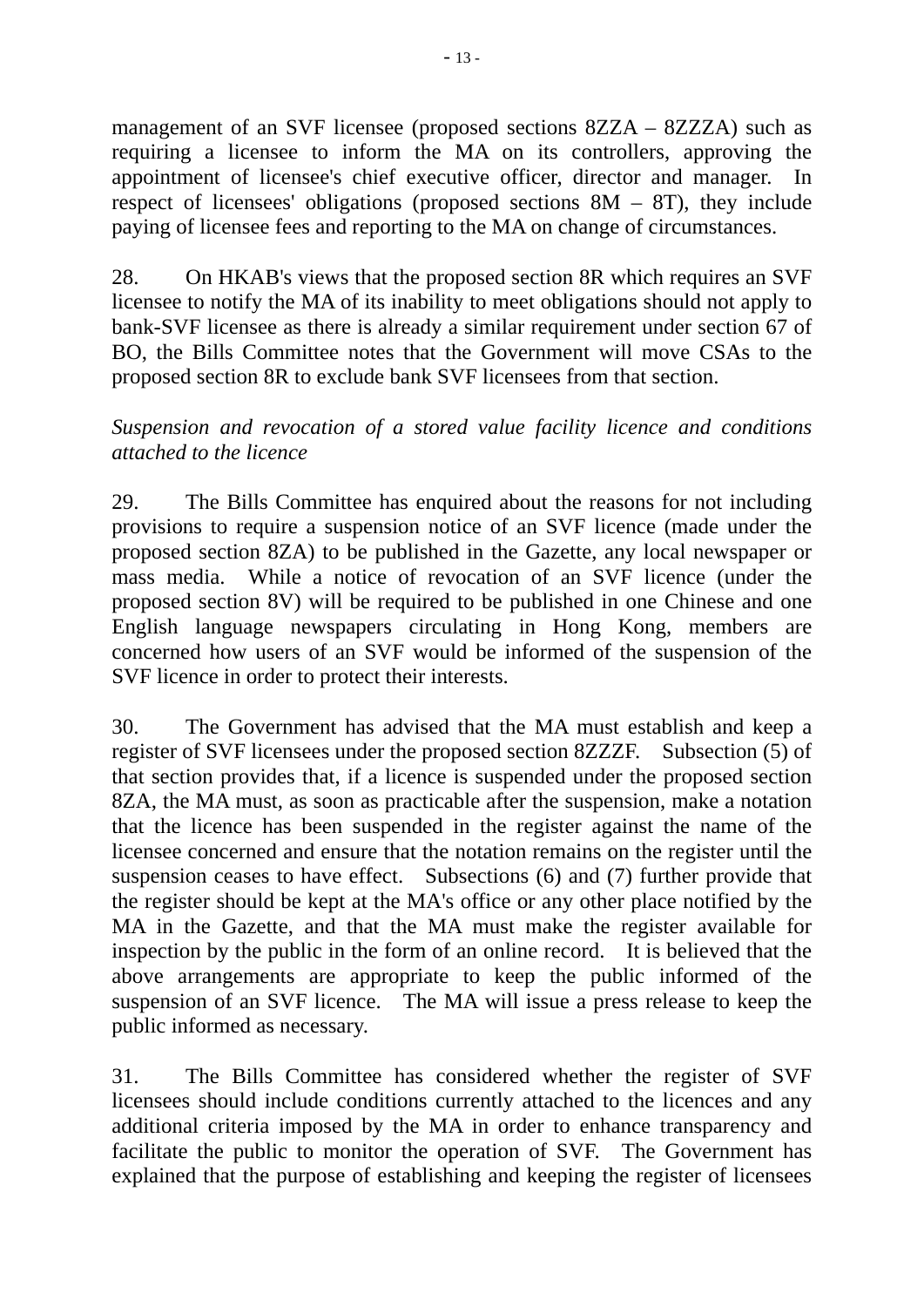is to allow the public to verify whether an SVF issuer is a licenced issuer. It may not be appropriate to include in the register the conditions imposed by the MA in respect of individual licensees, as some of the conditions may have to be handled with care as they may relate to business plan and information, whether current or future, of the licensees. That said, the proposed section  $8I(2)(d)$ provides that the MA may impose a condition to require a licensee to disclose to the public all or part of the accounts of the licensee, or any information relating to the business of the licensee. The provision would provide the MA with the power to require disclosure of attached conditions by the licensees where it considers necessary.

#### *Monitoring of stored value facility licensees for meeting the minimum licensing criteria*

32. The Bills Committee has enquired how the MA would ensure compliance of SVF licensees with all the licensing criteria on an on-going basis. The Government has pointed out that, under the proposed section 8O, an SVF licensee has obligations to ensure safety and efficiency of its SVF to minimize the likelihood of any disruption to the functioning of the facility. The proposed section 8Q provides that a licensee must ensure that all the minimum criteria applicable to the licensee are fulfilled. These provisions would ensure prudent operation of the SVF schemes. In addition, the Bill contains amendments or new provisions to empower the MA to request information or documents (proposed amendments to section 12); examine books, accounts and transactions (proposed section 12A); give directions (proposed amendments to section 13); and issue guidelines (proposed amendments to section 54). These provisions will empower the MA to conduct on-site and off-site examinations, and to exercise appropriate supervisory powers on licensees in future.

#### *Regulation of stored value facilities with systems located outside Hong Kong*

33. The Bills Committee is concerned how HKMA can regulate an SVF issuer if its systems and operations are located outside Hong Kong, and how it will determine whether an SVF issuer operating outside Hong Kong is soliciting business from the Hong Kong public, in particular if the issuer does not actively promote its business, or claims that it incidentally attracts Hong Kong consumers to use its services. The Bills Committee notes that Octopus Card Limited is concerned that overseas SVF issuers may circumvent the relevant regulatory requirements, whereas local SVF issuers would be subject to supervision.

34. The Government has explained that the regulatory regime requires licensees to be companies formed and registered in Hong Kong (the proposed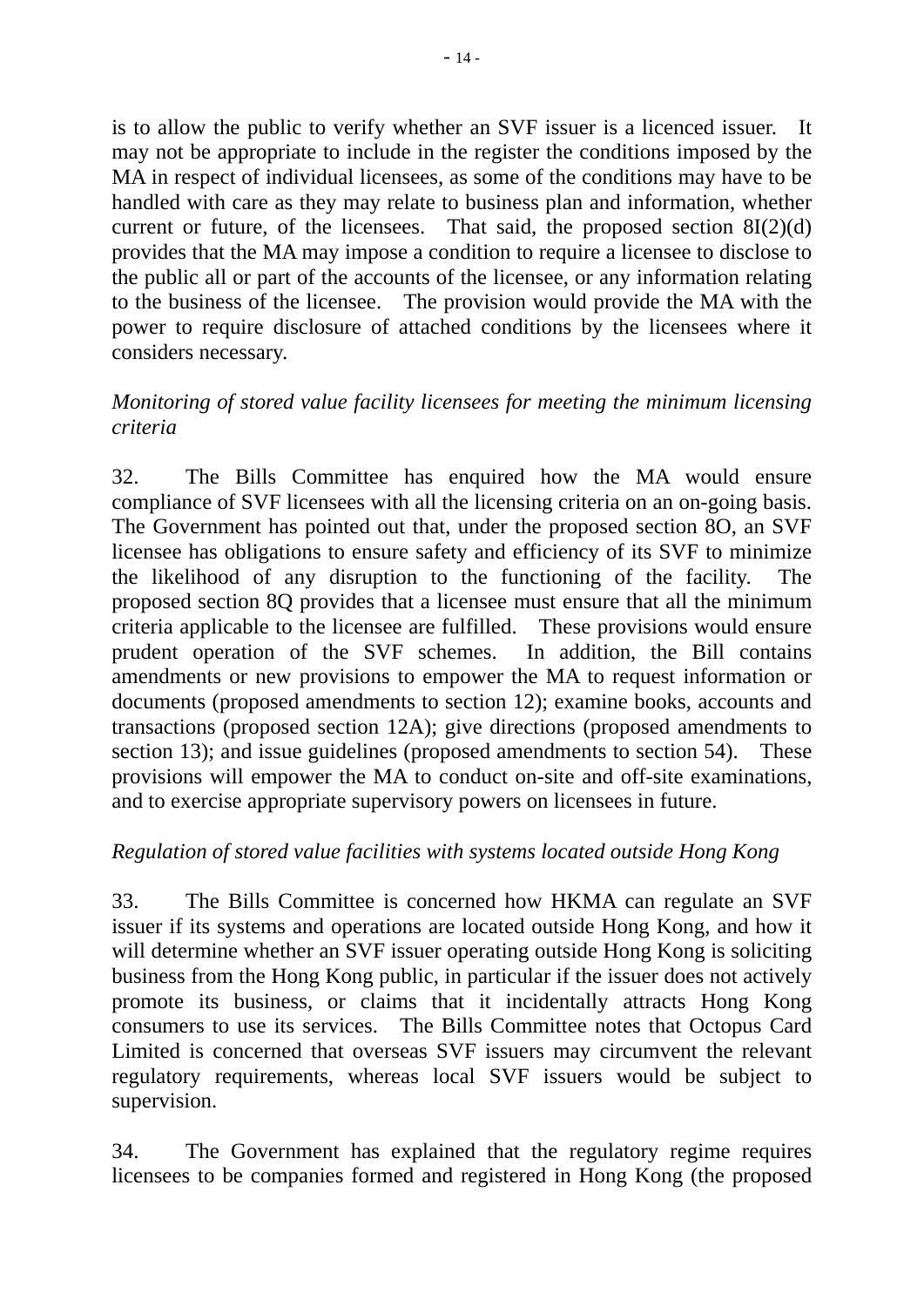section 8E(2) and definition of company in the proposed section 8A). This will allow the MA to exercise effective supervision over the licensee even if some of its systems and operations are located outside Hong Kong. Furthermore, the MA will have to be satisfied that the minimum licensing criteria set out in Part 2 of the new Schedule 3 are fulfilled by the licensee on an on-going basis. This will help ensure the prudent operation of the licensee in the interest of users in Hong Kong, even though some components of its systems may be located, or linked to other systems, outside Hong Kong.

35. The Government has supplemented that the proposed section 8ZZZJ prohibits a person from publishing an advertisement relating to the issue of an SVF that may only be issued under a licence, unless the advertisement relates to the issue of the facility by a licensee and the licence number is clearly stated in the advertisement ("the two conditions"). The Bill does not restrict any entity from issuing an SVF outside Hong Kong. The Government has advised that in determining whether an issuer is "issuing" an SVF in Hong Kong (and one which has to be licensed), the MA may, having regard to similar supervisory experience in monitoring e-banking service, look into relevant circumstances such as (a) the place of the issue of the SVF in question; (b) the denomination of the value stored in the facility; (c) the location for the delivery of the facility and the subsequent customer service to facility holders; (d) the degree of the acceptance of the use of the facility in Hong Kong for making payments for goods and services; (e) the location for and the manner in which a facility holder may store value or additional value onto the facility; and/or (f) the representation made in any advertisements regarding the location of the issue of the facility and the usage of that facility. The MA will consider the circumstances in its totality in enforcing the relevant provisions.

36. In response to the Bills Committee's suggestion that the policy intent of prohibiting SVF not licensed in Hong Kong from soliciting business from the Hong Kong public should be better reflected in the Bill, the Government will move CSAs to amend the proposed section 8ZZZJ to provide that a person must not publish an advertisement, invitation or document in Hong Kong or elsewhere relating to the issue or facilitation of the issue of an SVF unless the two conditions mentioned in paragraph 35 above are met. For clarity purpose, the CSAs will include definitions of "advertisement", "invitation" and "publish". Moreover, a definition of "public" will be added in section 2 to clarify that any reference to "public" in CSSO means the public of Hong Kong and includes any class of that public.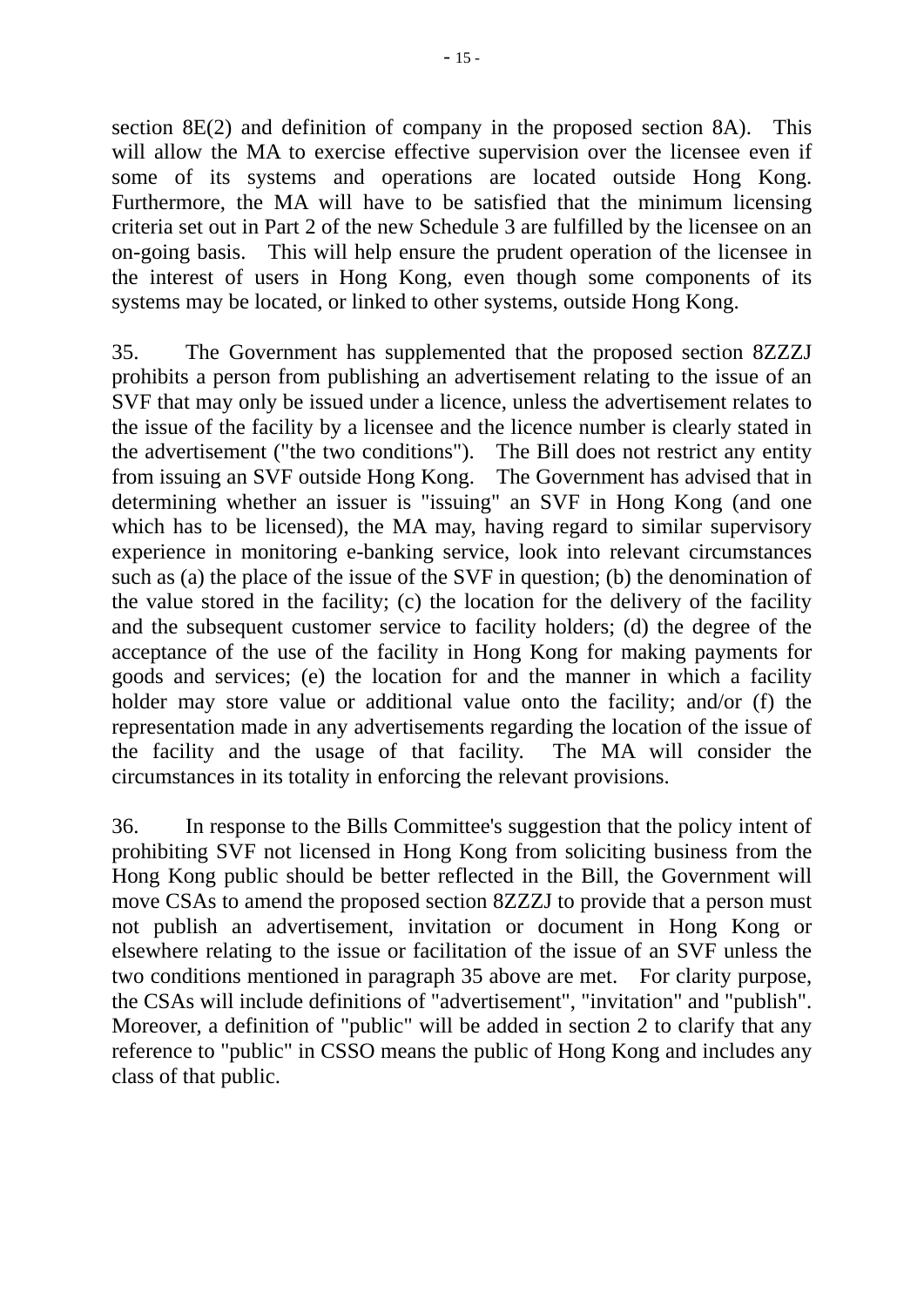37. Under the existing section 4, the MA may designate any large-value clearing and settlement systems as described in subsection (2) of that section. The Bill seeks to amend section 4 to empower the MA to designate RPS. The definition of RPS is provided in the amended section 2 which means a system or arrangement for the transfer, clearing or settlement of payment obligations relating to retail activities, principally by individuals, that involve purchases or payments, and includes related instruments and procedures. The proposed section 4(4B) provided that the MA may declare the activities that are allowed to be carried out through the designated RPS (i.e. the declared activities). Under the proposed section 6A, it would be an offence if an operator of a designated RPS carries out through the RPS an activity that is not among the declared activities without the MA's written consent<sup>12</sup>. Amendments in sections 6 to 8 relate to obligations of designated systems and seek to strengthen the MA's oversight of such systems by placing more emphasis on the risk management and control procedures relating to their operation, including financial soundness and safety requirements.

#### Definition and designation of retail payment systems

38. Noting the Government's intention that "retail activities" in the proposed definition of RPS in the amended section 2 is not confined to retail activities taking place in Hong Kong as the relevant system may involve cross-border retail payment transactions, the Bills Committee has requested the Government to revise the drafting to better reflect the intention. The Government has agreed to move CSAs to amend the definition such that "retail activities" include retail activities taking place in Hong Kong and otherwise.

39. The Bills Committee has enquired about the criteria for designating an RPS. The Government has explained that the designation criteria are set out in the proposed section  $4(1)$ ,  $(3)$ ,  $(3A)$  and  $(4)$ , under which the MA may designate an RPS if it is of the opinion that (a) the system whose proper functioning is material to the monetary or financial stability of Hong Kong, or material to the functioning of Hong Kong as an international financial centre; or (b) having regard to matters of significant public interest, the MA is of the opinion that the system should be so designated. In brief, the MA may designate an RPS if any significant disruptions to the RPS are likely to result in any or more of the following:

<sup>1</sup> <sup>12</sup> The maximum penalty for the offence is a fine of \$400,000 and imprisonment for two years on conviction on indictment, or a fine at level 6 (i.e. 100,000) and imprisonment for six months on summary conviction.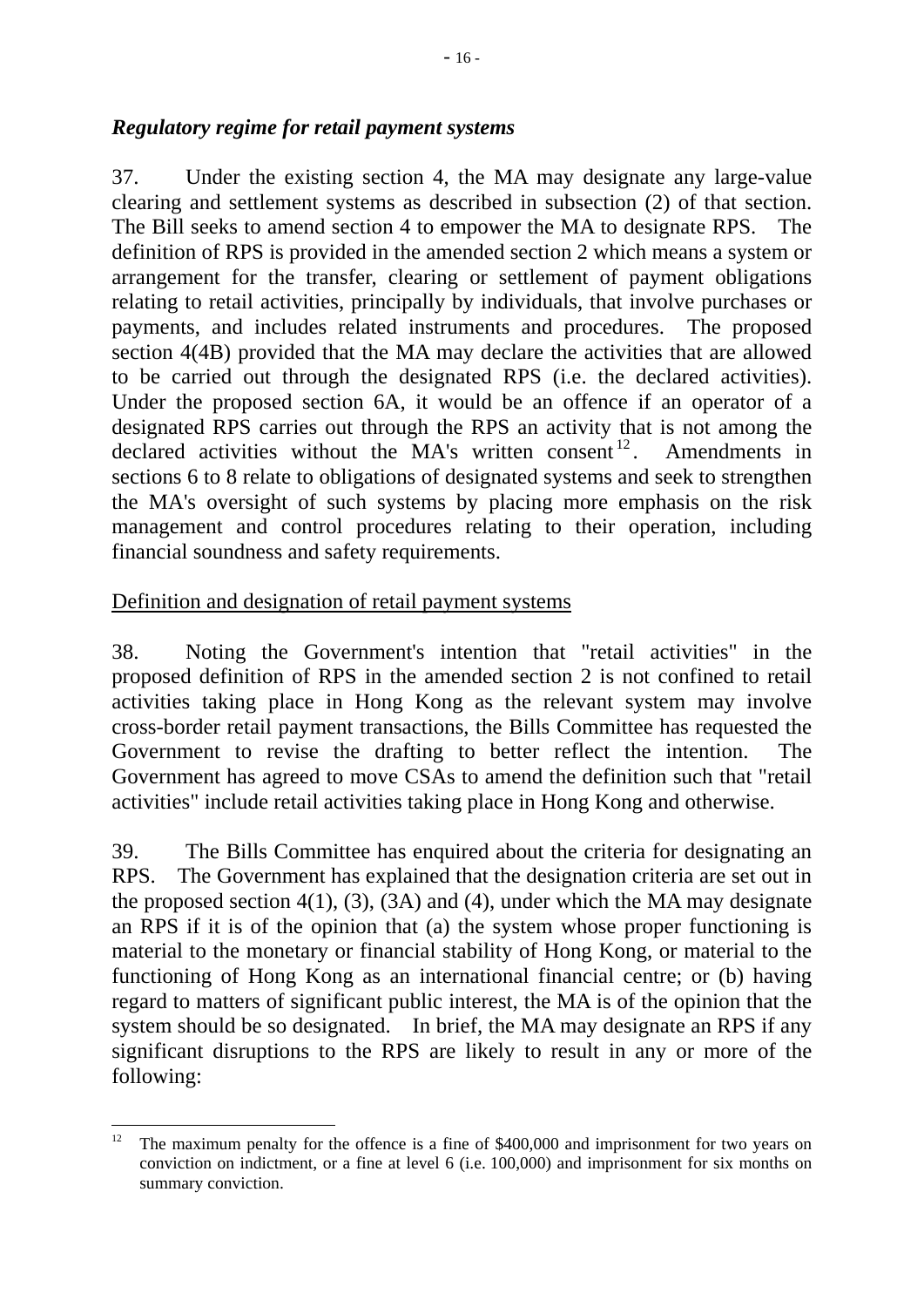- (a) monetary or financial stability, or the functioning of Hong Kong as an international financial centre, being adversely affected;
- (b) the public's confidence in payment systems or the financial system of Hong Kong being adversely affected; or
- (c) day-to-day commercial activities being adversely and materially affected.

40. The Government has added that the MA may take into account factors provided in section 4(4A) in applying the above designation criteria, including (a) the estimated aggregate value of orders transferred, cleared or settled through the system; (b) the estimated average value of orders transferred, cleared or settled through the system; (c) the estimated number of orders transferred, cleared or settled through the system; (d) the estimated number of participants of the system; and (e) any direct or indirect interfaces to the large-value payment systems.

41. As to whether a disruption to or inefficiency of an RPS would be considered "significant" and whether the disruption/inefficiency would be considered adversely affecting the "day-to-day commercial activities" of the system, the Government has explained that the MA may take into account factors such as the overall impact on the smooth conducting of daily commercial activities, the population affected, and the extent of economic losses arising from the halt of the commercial activities, etc. This will involve the MA's supervisory assessment of the factual circumstances of a particular system.

42. The Bills Committee is aware of the views expressed by some deputations that the designation criteria should primarily focus on the integrity and soundness of the system, and avoid issues that could be dealt with appropriately through competitive behaviours. It is necessary for the MA to take into account the experience and capabilities of potential RPS, and allow ample time for exchange of views with prospective RPS operators before making decisions in relation to designation of as well as the declared activities.

43. The Government has responded that the MA will initiate the designation process of an RPS if it considers a system is or is likely to meet the designation criteria. To determine whether an RPS is eligible for designation and whether it satisfies the designation criteria for the purposes of the Ordinance, the MA needs to collect information or documents from any person who is, or whom it reasonably believes to be, a system operator or settlement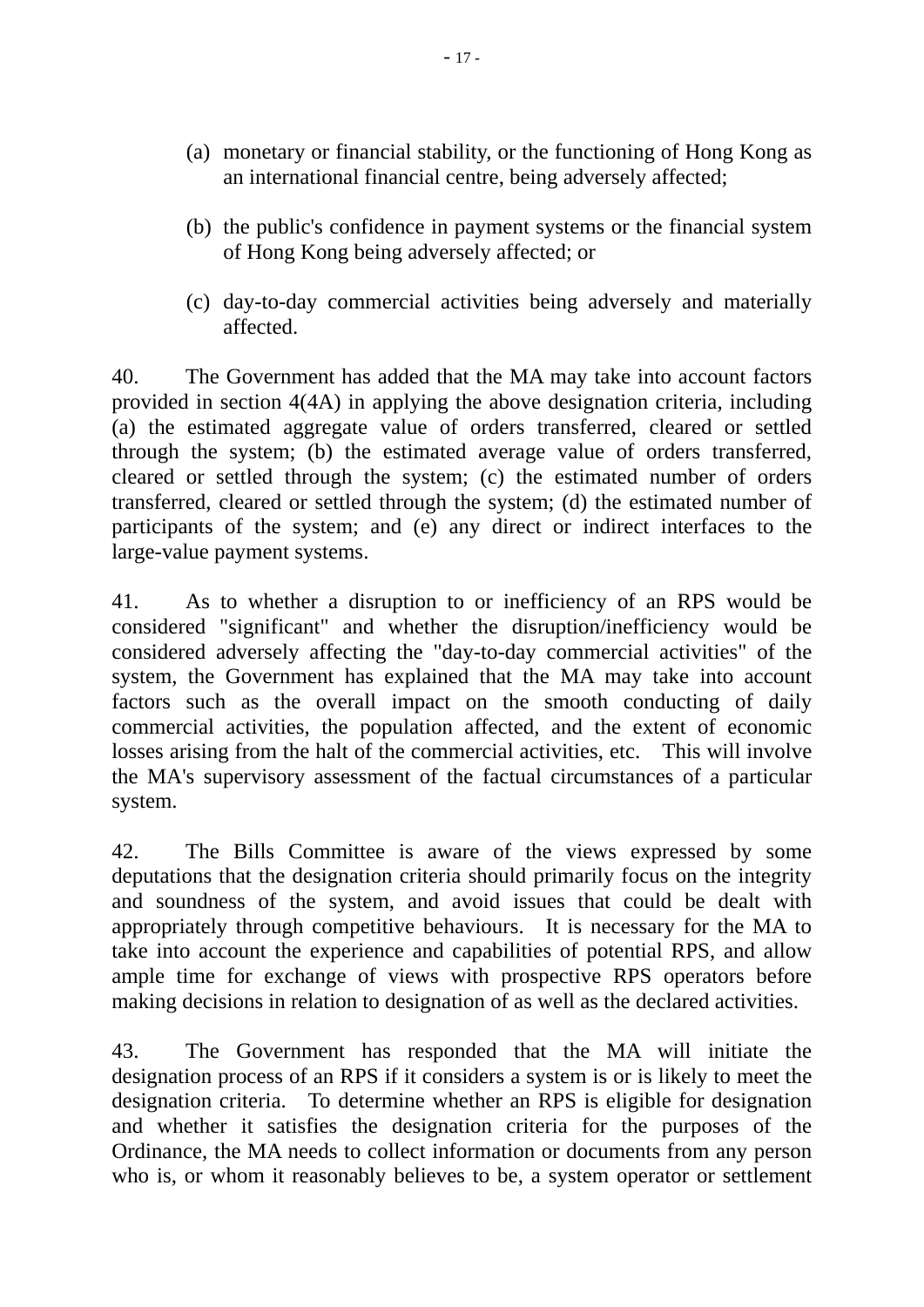institution of an RPS or a participant in an RPS. Also, the MA may discuss with the system operator or settlement institution of such system where necessary issues relating to the determination of the system's eligibility for designation. The proposed section 4(5) provides that, if the MA intends to designate a system or make a declaration, it must publish in the Gazette notice of the intention, stating the grounds on which the designation or declaration is to be made; and specify in the notice a period of not less than 14 days within which any system operator or settlement institution of the system may make oral or written representations to the MA as to why the designation or declaration should not be made. The proposed section 4(6) provides that the MA must, before making the designation or declaration, take into consideration any representation so made.

## *Investigation powers of the Monetary Authority over stored value facilities and retail payment systems*

44. The Bill introduces a new Part 3A about the investigation powers of the MA. The proposed section 33B empowers the MA to conduct investigations into SVF licensees and designated systems when it has a reasonable cause to believe that an offence has been committed in connection with the proposed regulatory regime. The MA can direct an investigator to conduct investigation, compel provision of evidence from all persons relevant to the suspected contravention, inspect records or documents taken in possession for the purpose of an investigation, or require certain persons to render assistance in connection with the investigation (sections 33C and 33D). There will be criminal sanctions for failing to comply with the requirements, and the MA can impose a range of civil sanctions under section  $33Q$  on specified regulated persons<sup>13</sup>.

## Protection for legal professional privilege and against provision of self-incriminating evidence

45. The Bills Committee has examined the protection offered in the Bill for material or information subject to legal professional privilege ("LPP"), and against provision of self-incriminating evidence in respect of persons under investigation by the MA.

46. The Government has pointed out that the requirements imposed on a person under the proposed section  $33C(2)$ , (3) or (4), or section  $33D(1)$  or (2) do not have the effect of overriding any privilege which may be claimed by the

<sup>13</sup> The civil sanctions include a pecuniary penalty not exceeding \$10,000,000 or three times the amount of profit gained or loss avoided as a result of the contravention (whichever is the greater), a caution, warning, reprimand, an order to take specified action(s) or the temporary suspension of a licence.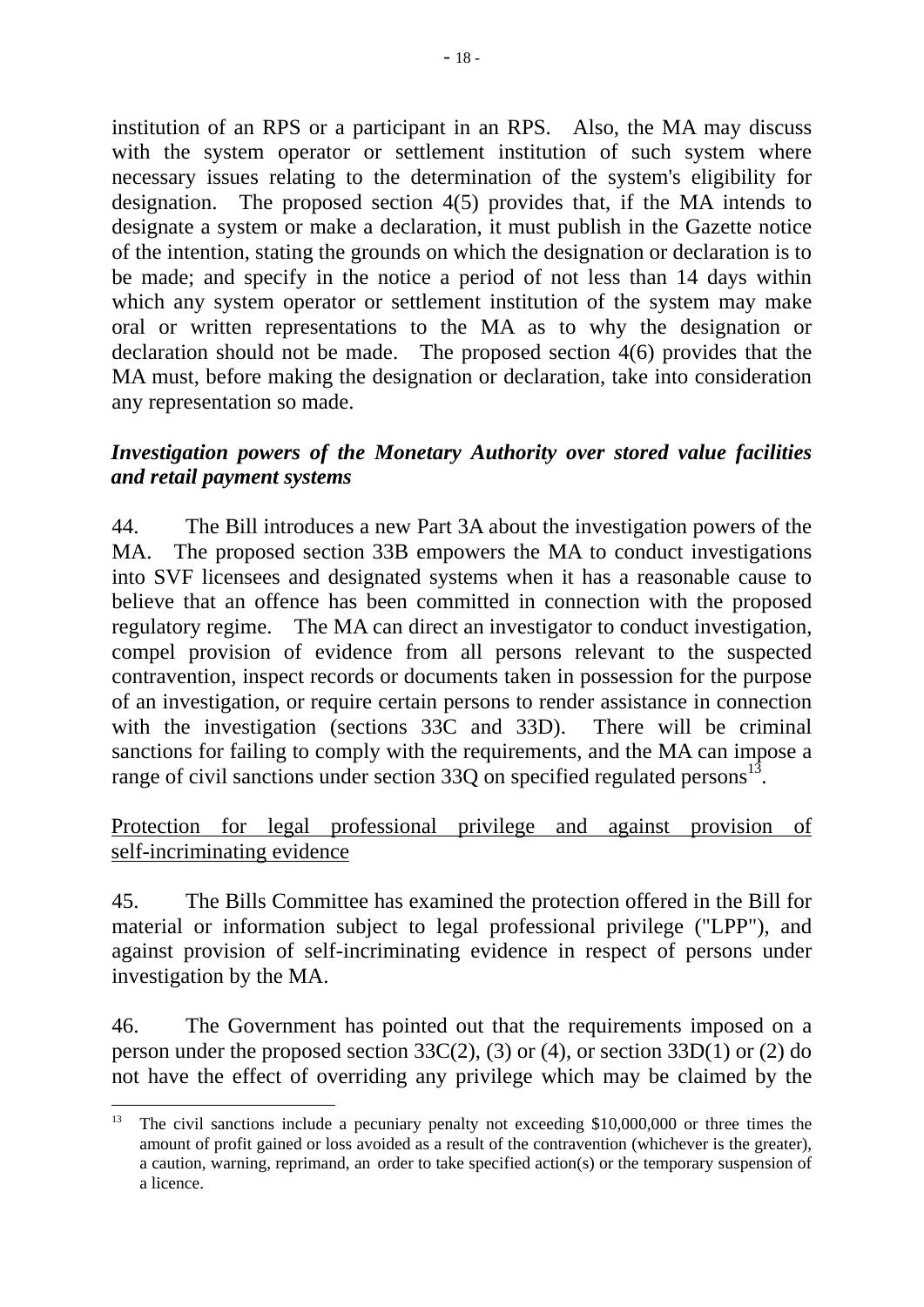person in relation to investigation. The Government has affirmed that LPP is protected by Article 35 of the Basic Law, and nothing in the Bill affects any claims, rights or entitlements that would, apart from this ordinance, arise on the ground of legal professional privilege. The Government has taken on board the Bills Committee's suggestion and will move a CSA to add a new section 52A to put the above position beyond doubt.

47. As regards the use of incriminating evidence in proceedings, the Government has pointed out that, while any incriminating information compulsorily obtained by an investigator under the new Part 3A may be used in the investigation, the proposed section 33H provides that, if the person has claimed in advance that the information he is going to provide might tend to incriminate him, such incriminating information shall not be admissible in evidence against the person in criminal proceedings except the proceedings in which the person is charged with an offence relating to perjury or the investigation. The proposed section 33H is in line with the protection currently afforded under the relevant provisions in relation to investigations under the Securities and Futures Ordinance (Cap. 571) ("SFO") and AMLO.

## Investigation powers over stored value facility licensees which are banks

48. The Bills Committee notes the comments of HKAB that bank SVF licensees should be exempt from new Part 3A as the MA already has extensive powers of investigation over banks under Part XX of BO; and the power for the MA to impose civil sanctions would amount to a form of extra judicial criminal sanction for a regulator.

49. The Government has reiterated that, given that SVF business is distinct from banking services and to ensure a level playing field between banks and non-banks, banks that engage in an SVF business would need to comply with requirements of the proposed regulatory regime which is specifically tailored for the SVF business. The proposed investigation powers of the MA are necessary to serve the regulatory purposes of the Ordinance consistently, insofar as banks and non-banks are concerned. The MA also has separate investigation powers for banks under SFO and AMLO. In devising the proposed regulatory regime, reference is made to similar arrangements in SFO and AMLO, under which the MA is empowered to impose sanctions (including the proposed civil fine) on the regulatees if there is a contravention of the relevant provisions in these Ordinances. The proposed pecuniary penalty is considered appropriate. The proposed section 33Q relates to the exercise of the civil disciplinary power of the MA as a regulator, as opposed to criminal prosecution in relation to a contravention. Moreover, the decision of the MA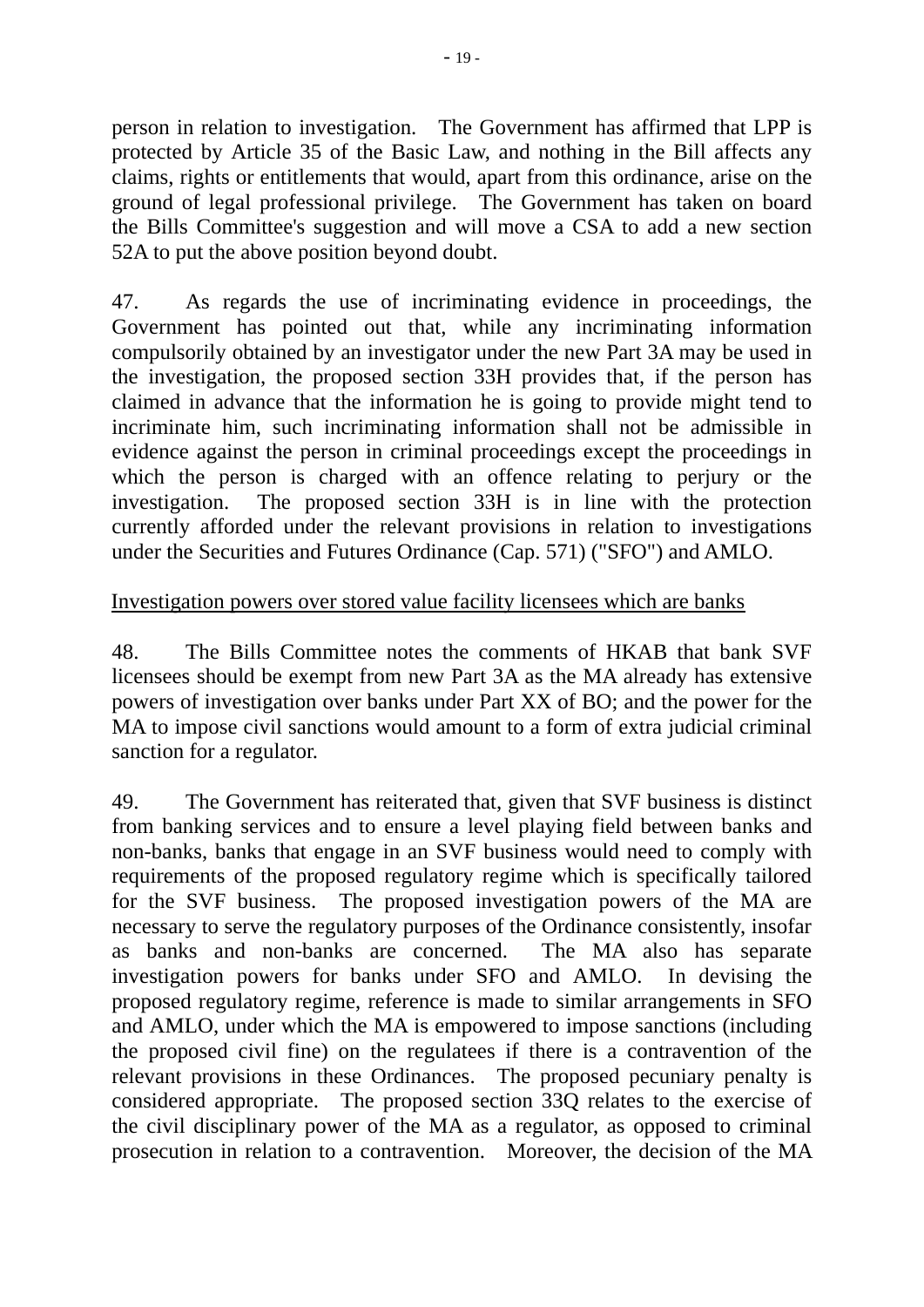to impose a civil sanction under that section is subject to review by the Appeals Tribunal.

#### Sanctions imposed on regulated persons

50. The Bills Committee is concerned how the public would be informed of the sanctions imposed by the MA on regulated persons under the proposed section 33Q. The Government has responded that the MA may consider issuing a press release, and publishing the information on HKMA's website to disclose the details of the sanctions, the reasons for imposing the sanctions, and the relevant material facts, in accordance with the proposed section 33U. It is considered not necessary to make provisions to prescribe the manner of such disclosure, as the MA may take into account the circumstances of a case before deciding the most appropriate and effective means to disclose the information to the public.

51. The Bills Committee notes that under the proposed section 33V there is no time limit for the MA to impose sanction or take further action in relation to a person who was a regulated person at the time of the contravention, regardless of whether the same person is a regulated person at the time when the power is being exercised. The Government has responded that prescribing a time limit for the MA to exercise the sanctioning power in relation to a former regulated person may reduce the deterrence effect of the sanction. There is a similar provision in section 34ZZA of the Mandatory Provident Fund Schemes Ordinance (Cap. 485) in relation to the application of disciplinary powers to former regulated persons. Likewise, Part IX of SFO empowers the Securities and Futures Commission to discipline a "regulated person", and the power is wide enough to cover a person who was a licensed person at the relevant time when the person was guilty of misconduct.

# *Regulations made by the Monetary Authority*

52. The Bills Committee notes that under the proposed section 49(1)(a), the MA may make regulations relating to designated systems after consulting the Financial Secretary ("FS") and the system operators and settlement institutions of designated systems. However, under the proposed section 49(1)(b), when making regulations relating to SVF, there is no requirement for the MA to consult potential or existing SVF licensees (or other stakeholders). Some deputations are of the views that the MA should consult operators of SVF when it makes regulations under the proposed section 49. After considering the views, the Government will move CSAs to section 49(1)(b) to require the MA to consult the SVF licensees in addition to FS.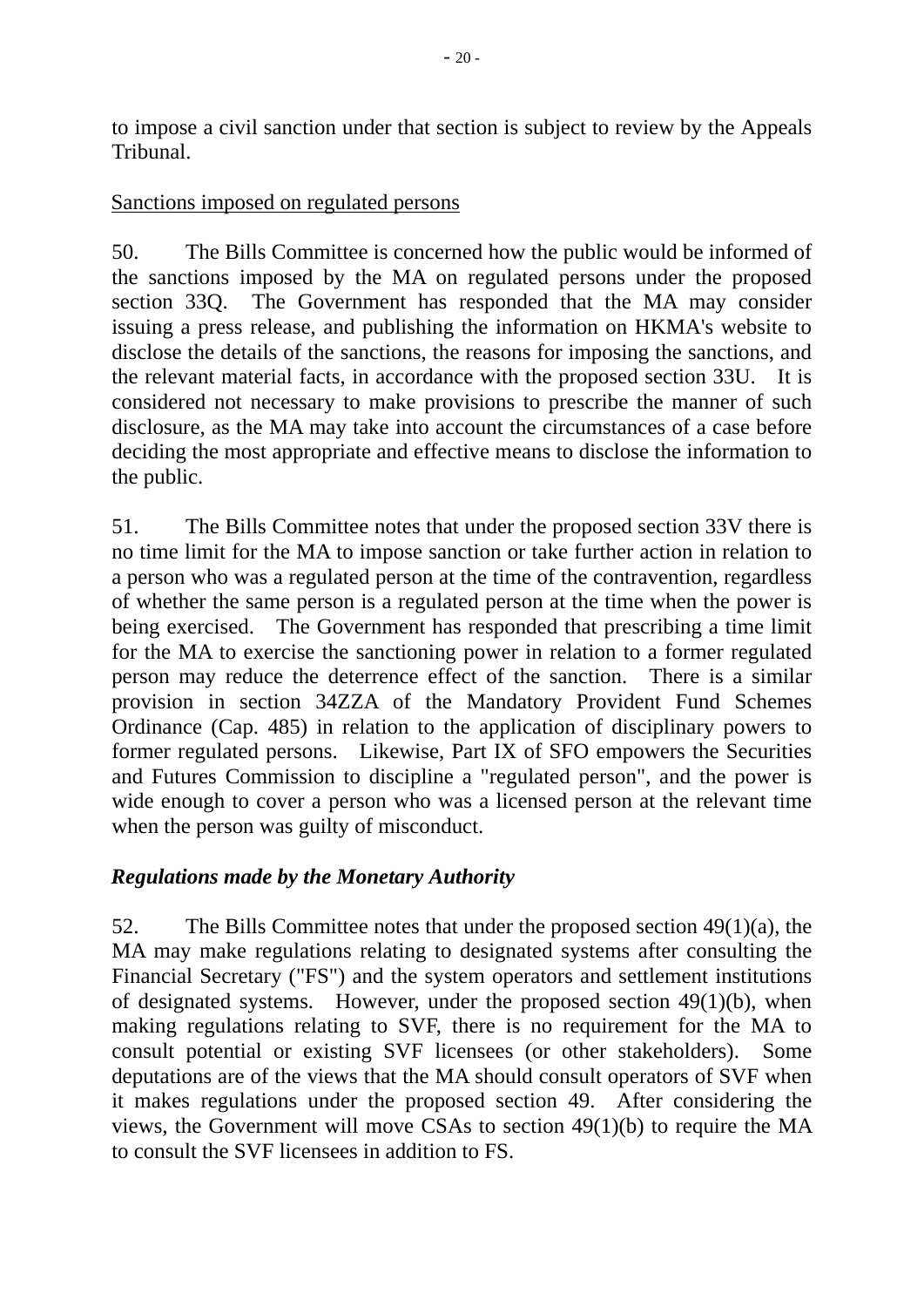# *Revised Clearing and Settlement Systems Appeals Tribunal*

53. The existing Part 4 deals with matters relating to the review of the MA's decisions made under CSSO and the functions of the Clearing and Settlement Systems Appeals Tribunal. The Bill seeks to amend Part 4 so as to revise the list of decisions that are subject to review by the Appeals Tribunal to cover all the relevant decisions ("reviewable decisions") made in relation to SVF and RPS. The existing Process Review Committee will continue to review the processes and procedures adopted by the MA in applying supervisory standards.<sup>14</sup>

# Timeframe for consideration of appeals

54. Some deputations are concerned that there is no provision requiring the Appeals Tribunal to deal with cases within a specific timescale, and hence the appeal process may be unduly long which would be disadvantageous to the applicants. The Government has advised that according to the existing section 35(5), the MA shall forward a copy of the decision together with all other relevant papers in its possession to the Appeals Tribunal, as soon as practicable after receipt of a copy of a reference delivered by the Appeals Tribunal. Section 35(8) provides that the Appeals Tribunal shall deliver its determination as soon as practicable after completing the review. The Government considers it inappropriate to specify a definitive timeframe for the above processes in the law as the complexity of proceedings may vary in individual cases.

#### Reviewable decisions

1

55. The amended section 35(1) provides that any person who is aggrieved by the relevant decisions of the MA may refer the decision to the Appeals Tribunal. Part 2 of the new Schedule 1 specifies a list of reviewable decisions ("the list") which may be referred to the Appeals Tribunal. The Government has pointed out that all decisions of the MA which may adversely affect a regulatee have been included in the list.

56. The Bills Committee considers that there may be a case to include in the list certain MA's decisions of which parties other than the SVF licensees concerned may feel aggrieved. These decisions include, for example, the

<sup>&</sup>lt;sup>14</sup> The Process Review Committee reviews and advises the MA on the adequacy of the MA's internal operational procedures and guidelines for applying the standards set under CSSO to those designated systems in which the MA has a legal or beneficial interest. It seeks to ensure that the same set of standards is applied to all designated systems, whether or not the MA has an interest in them.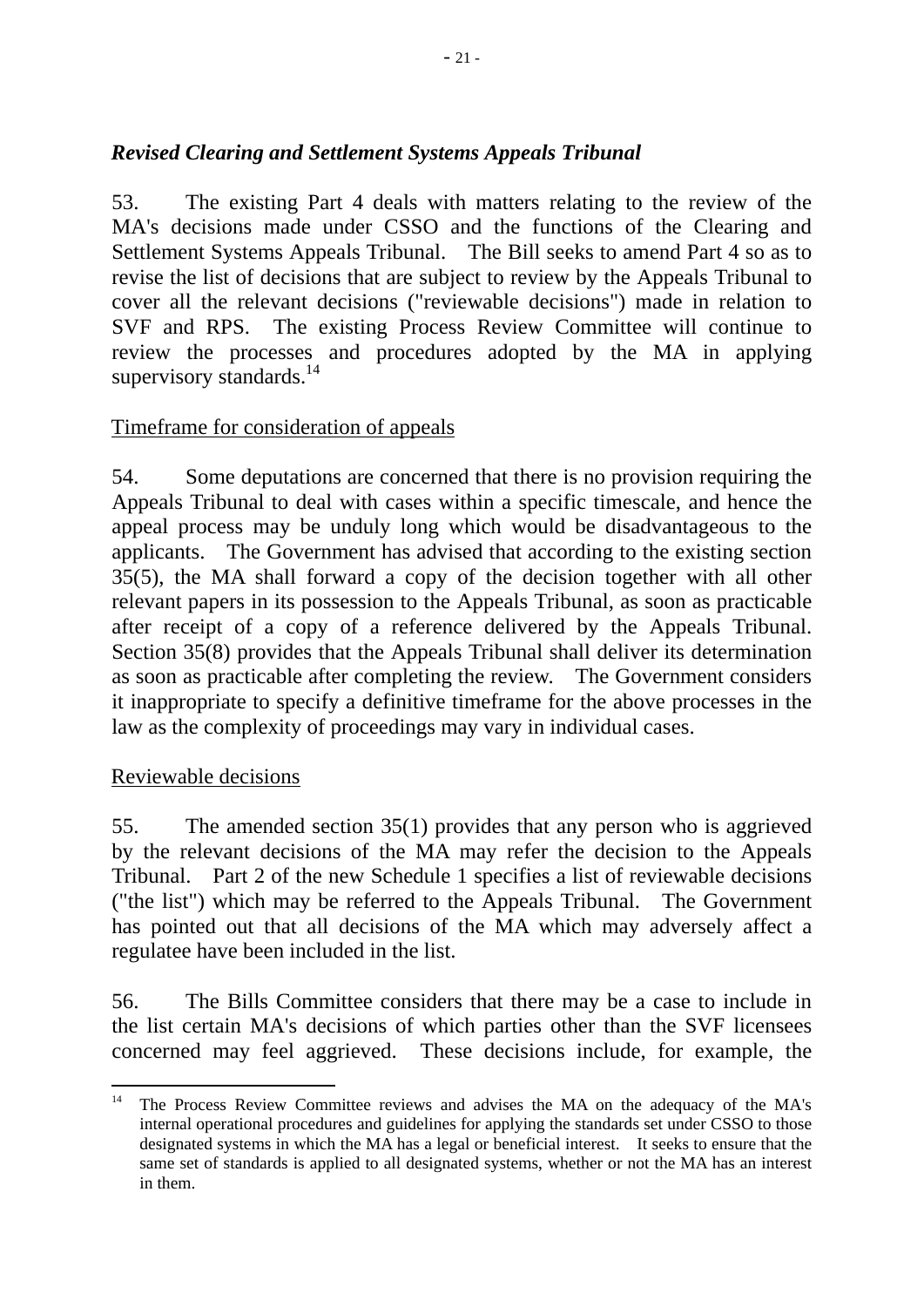decision to declare a person not to be "manager" of an SVF licensee under the proposed section 8A(2) and the decision to revoke the appointment of an "Advisor" or a "Manager" under the proposed section 8ZV. The Government has explained that for a decision under the proposed section 8A(2), it is unlikely that the person whom the MA declares not to be a "manager" would be aggrieved because such a person will not be subject to specific provisions regarding the supervision of "manager" principally responsible for the conduct of any of the licensee's affairs or business specified in the new Schedule 6, and will not fall in the scope of "officer" subject to sanctions under the proposed Part 3B or liability by virtue of section 49. As for the decision under the proposed section 8ZV, it is believed that the MA's power to revoke the appointment of an Advisor or a Manager, if their appointment is no longer necessary, will unlikely cause any person to be aggrieved. Therefore, the Government considers it not necessary to include the two aforesaid decisions in the list. The Bills Committee notes that similar decisions in BO (viz. sections  $2(14)(cb)$  and  $53G(2)$  are not subject to review or appeal in that ordinance.

## *Phased implementation of the regulatory regime for stored value facilities*

57. To cater for the time required for potential and existing SVF issuers to apply for licences, as well as for the MA to process the applications, the Bills Committee notes that provisions contained in the Bill will be implemented in two phases after passage of the Bill. Phase One (which mainly concerns the provisions relating to the application and processing of SVF licences, as well as the designation regime of RPS) will come into operation upon gazettal of the Amendment Ordinance. Phase Two, which mainly concerns the provisions relating to offences and enforcement of the proposed licensing regime for SVF (i.e. the proposed sections 8B, 8C, 8D, 8G, 8U, 8Y and 8ZZZI, and the relevant amendments to BO and AMLO), will come into operation one year after the commencement of the provisions in Phase One. The Government has explained that pre-existing SVF operators at the time of the commencement of Phase One may continue their SVF business during the one-year transitional period before the commencement of Phase Two. However, unless they will exit the industry during the transitional period, these pre-existing SVF operators must complete their licence application process during the transitional period and obtain a SVF licence to take effect upon the commencement of Phase Two.

#### *Market development in stored value facilities and retail payment systems*

58. Some deputations have expressed concerns that the Bill lacks the interface between the banking system and retail system, as well as open data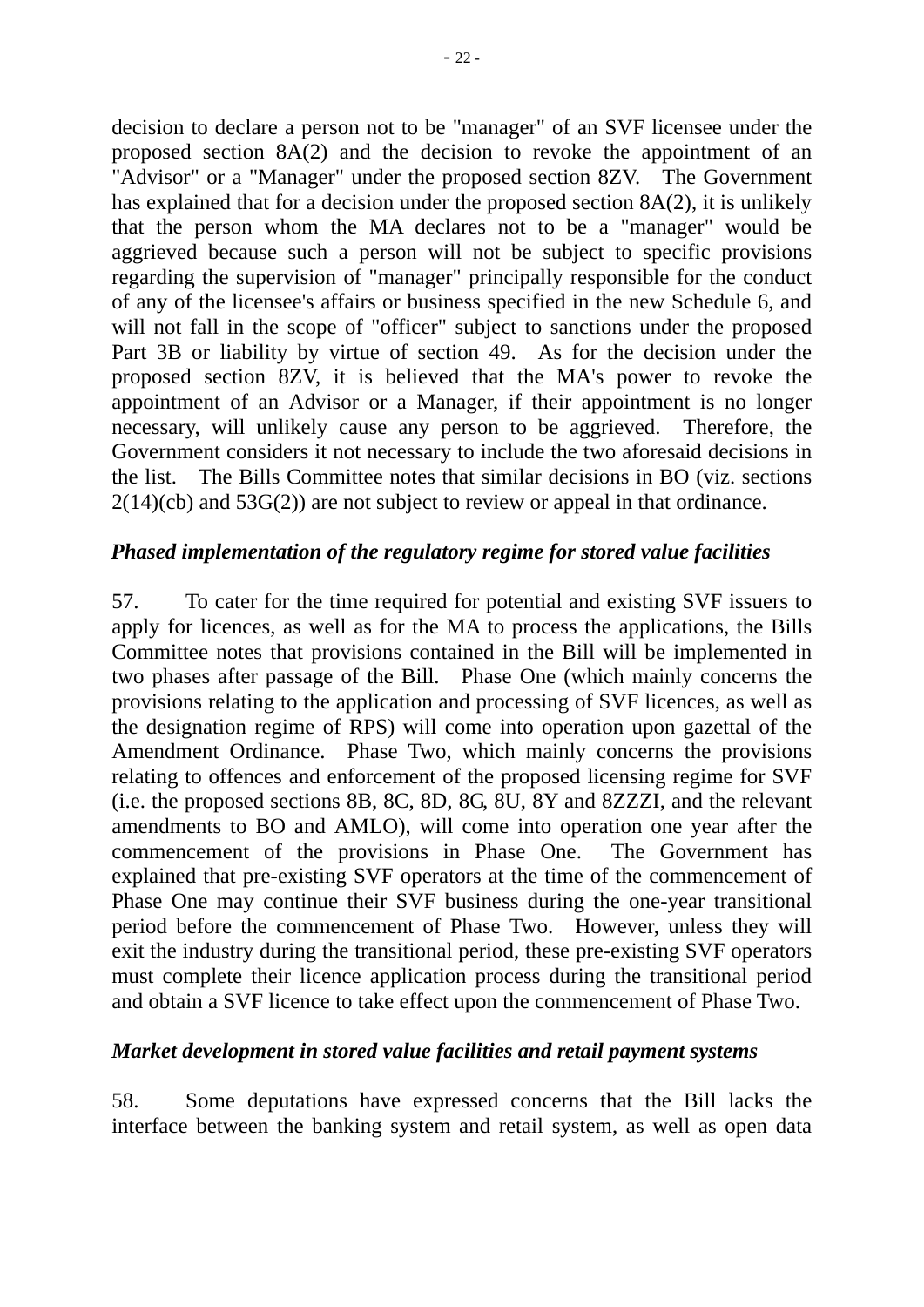interchange ("ODI")<sup>15</sup>, which may impede innovation and participation of small corporations in the market. Some members of the Bills Committee, including Mr Charles MOK, opine that the Bill should adopt a forward looking approach in order to facilitate the development of new/innovative SVF/RPS products/technologies and the Government should introduce measures to encourage ODI.

59. The Government has pointed out that the Bill seeks to establish a regulatory regime for SVF and RPS. Consistent with the legislative approach adopted by most financial markets, the Bill does not prescribe or preempt a particular choice of format, standard or technology (including the ODI technologies) in relation to the operations or data transmission of a large value clearing and settlement system or an RPS, or an SVF scheme. The present approach avoids creating unnecessary impediments to restrict the development of payment, clearing or settlement technologies in future, and will not discourage system operators or settlement institutions from making any enhancements or innovations in accordance with market demands, business needs or technological developments.

60. Regarding the concern that the Bill may create unnecessary barriers for small and medium-sized players to enter the markets, the Government has stressed that there are provisions in the Bill to exempt certain types of SVF from regulation (i.e. under sections 4 and 5 of the new Schedule 8) and exclude single-purpose SVF from regulation (the proposed section 2A(4)). With regard to RPS, the Bill seeks to empower the MA to designate an RPS under certain conditions (the proposed sections 4(1) and 4(3A)). In view of their scale of operation, small and medium-sized RPS operators will unlikely be qualified for designation by the MA under the Bill. The MA will continue to engage the banking and payment industries to facilitate the evolving financial infrastructure development in the financial markets. Separately, the Government has established the Steering Group on Financial Technologies ("Fintech") to advise on economic and business opportunities provided by the development of Fintech for Hong Kong, potential of developing Hong Kong into a Fintech hub, and the measures needed to promote Hong Kong as such a hub. The Government will work with stakeholders to look into the potential of

<sup>&</sup>lt;u>.</u> <sup>15</sup> In essence, "open data interchange technologies" in the banking sector are said to cover the relevant innovations on computer technologies or solutions to allow different software applications or components to communicate with each other and exchange data (including account history and transaction data) directly, without the need for human input each time, and for sharing with and access by third parties outside the banking sector for any derived or new business opportunities therefrom.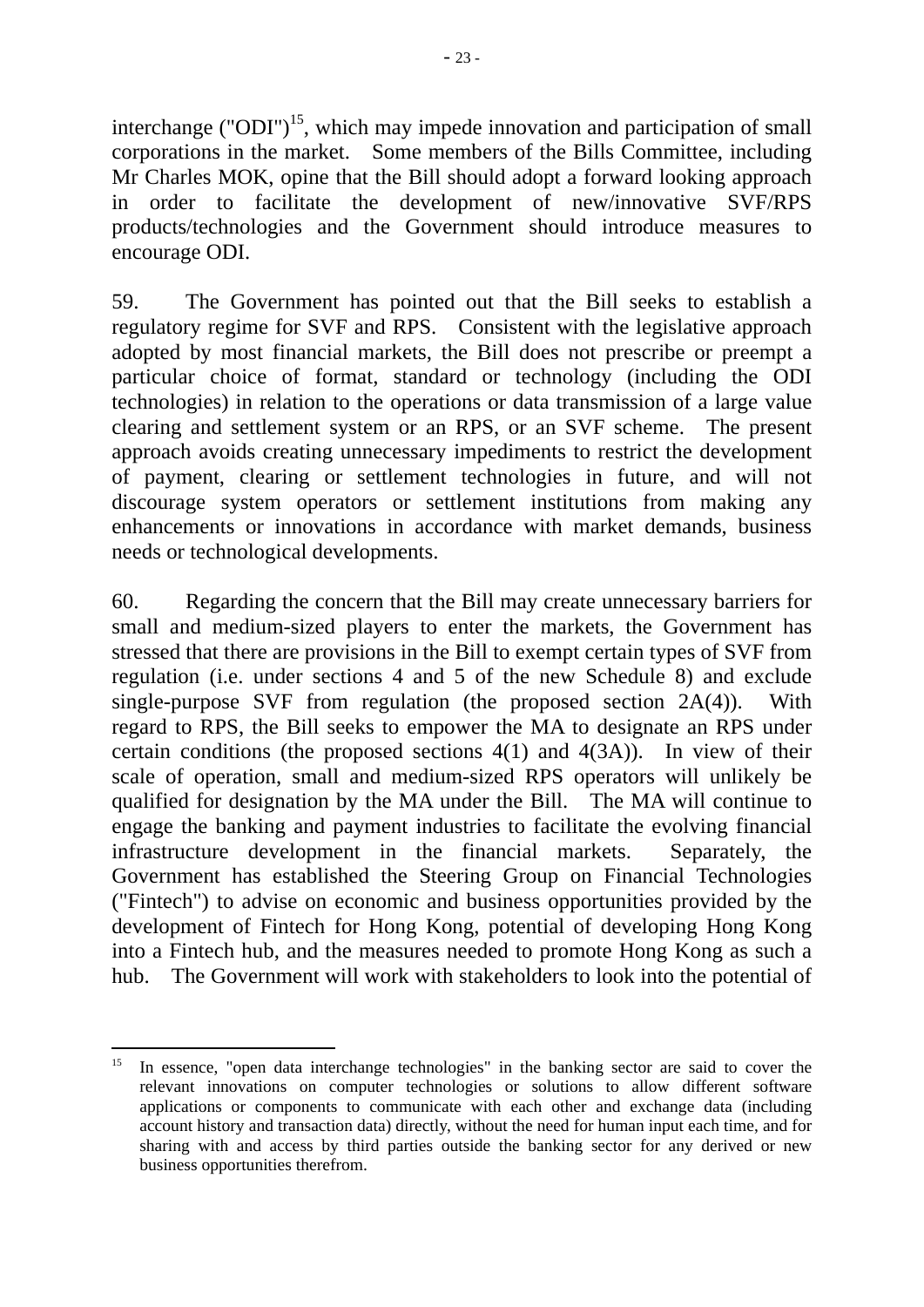the Fintech sector and the possible measures to promote the development in that context as appropriate.

#### *Publicity on the regulatory regime*

61. The Bills Committee has stressed the need for the Government to promote the public's understanding of the new regulatory regime, including enhancing the public's awareness of SVF licensed and RPS designated by the MA, and to inform the public about the mechanism for handling complaints/disputes concerned in order to protect the interests of users.

62. The Government has stressed that it attaches importance to enhance the public's awareness of the proposed licensing and designation regime introduced by the Bill. In respect of licensed SVF in future, the MA must establish and keep a register of such licensees under the proposed section 8ZZZF which will be available online for public inspection. The proposed section 8ZZZI requires a licensee to display its licence number on the physical devise if the SVF is devised-based, or state clearly the number on each communication network concerned if the facility is network-based. In relation to any designation of RPS for regulatory purposes, the designation will take the form of a Gazette notice, under the proposed section  $4(1)$ , to keep the public informed. In addition, upon passage of the Bill, the MA plans to roll out relevant education and publicity programmes to enhance the understanding by the public in using payment facilities. The minimum licensing criteria for SVFs as set out in the new Schedule 3 and the proposed amendments to section 8 will respectively impose prudential and risk management requirements on SVF issuers and RPS operators to ensure prudent, sound, safe and efficient operation of the SVF schemes and the designated systems. Accordingly, the MA will expect SVF licensees and operators of designated RPS to establish a sound mechanism to deal with complaints, enquiries or disputes, as in the case of authorized institutions subject to the supervision of the MA under BO. Moreover, the MA has in place its own complaints handling mechanism to address the needs of customers in relation to the regulatees subject to the MA's supervision.

# *Cross-boundary cooperation in regulation*

63. Given that SVF and RPS usually operate in a boundary-free environment, the Bills Committee has urged the Government to enhance cooperation with other jurisdictions in exchanging supervisory information and taking enforcement against non-complying SVF issuers and RPS operators.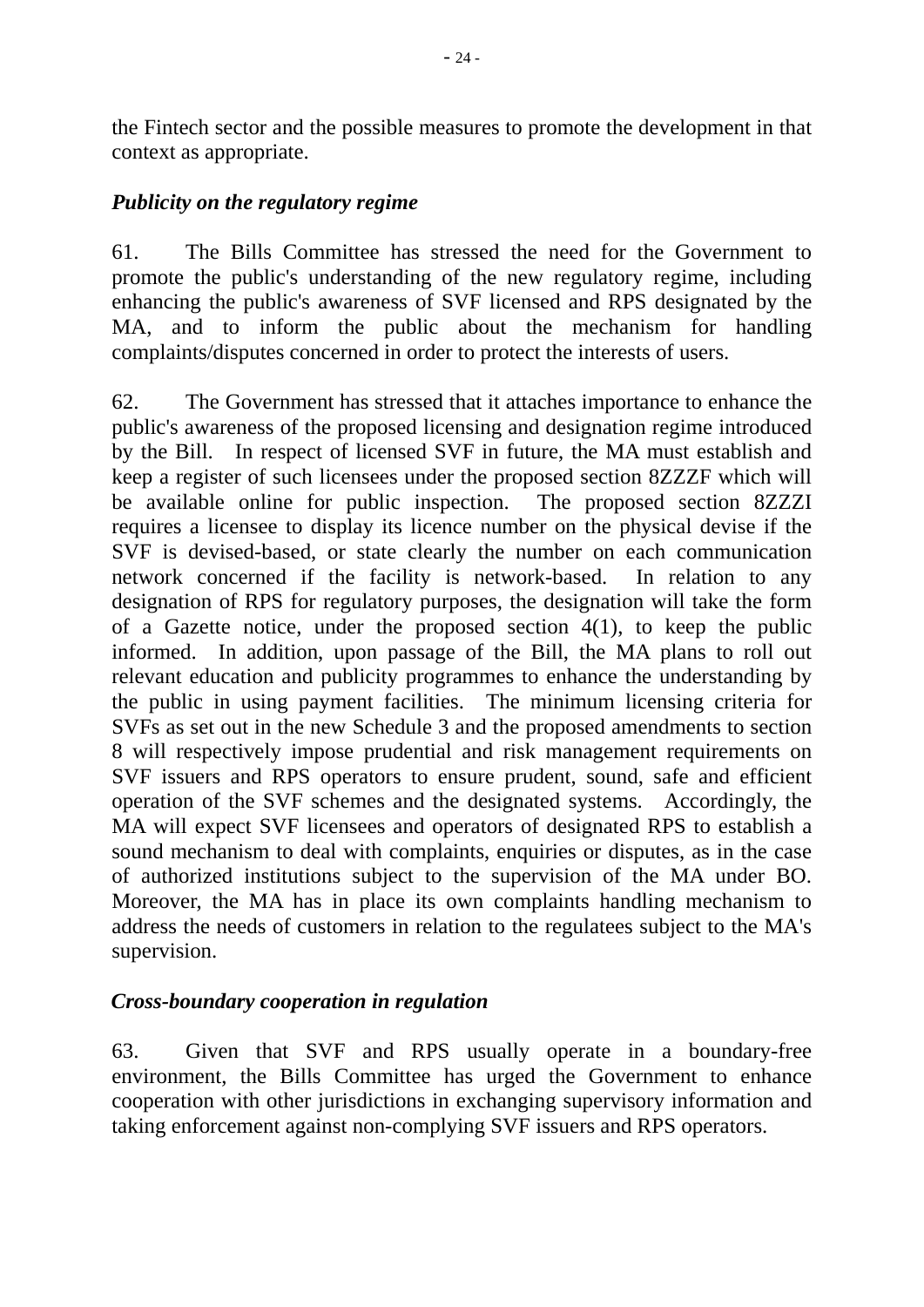64. The Government has responded that the MA will liaise and cooperate with relevant authorities outside Hong Kong to maintain and promote the safety in the operation of the licensed SVF and designated RPS. It is common for financial regulators in this regard to enter into Memorandum of Understanding to facilitate the sharing of supervisory information and the conduct of cross-boundary supervision. The MA is minded to pursue this kind of cooperation with relevant authorities outside Hong Kong, whenever the regulatory or enforcement situation will warrant so, to perform the functions provided for in the Bill effectively.

#### **Committee stage amendments to be moved by the Government**

65. Apart from the CSAs outlined in various paragraphs above, the Government will move CSAs in light of comments of the legal adviser to the Bills Committee, and on certain technical and textual matters. The major ones are as follows:

- (a) CSAs to add the proposed penalties on summary conviction for offences in various sections, including 6, 7, 8O, 8S, 12, 13, 30, 31, 36, 45, 46, 47, 50, 52 and 53. The amendments are in line with other comparable provisions in the Bill where penalties are provided for both conviction on indictment and summary conviction;
- (b) CSAs to add section 8ZZZI(6) so that the requirement for an SVF licensee to specify the license number on the SVF device will not apply to an SVF that is a multi-purpose card issued under BO before the commencement date of that section. The amendment is to avoid creating undue burden on any licensee to re-issue after passage of the Bill multi-purpose SVF cards issued under BO; and
- (c) CSAs to make technical amendments to sections 13(2)(a), 33J (the English text), 8ZZZI(5), the heading of section 2 (the Chinese text) and content of section 3 (the Chinese text) of the proposed Schedule 8; to amend or introduce new consequential amendments in respect of BO, AMLO, the Insurance Companies Ordinance (Cap. 41), and the Deposit Protection Scheme Ordinance (Cap. 581). The purposes of these amendments are to improve the drafting of the Bill.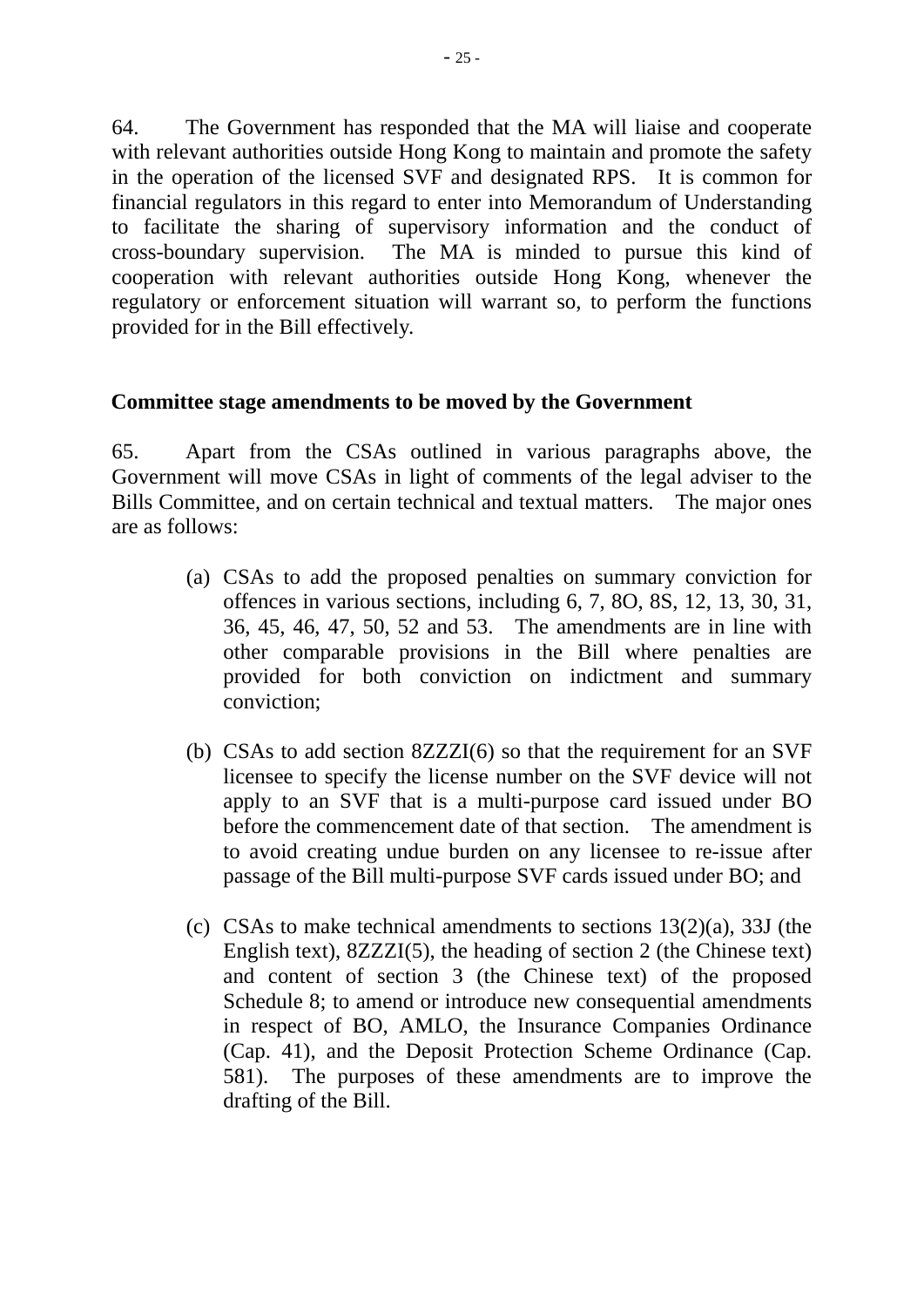66. The Bills Committee has examined all the proposed CSAs from the Administration and raised no objection. The Bills Committee will not propose any CSAs to the Bill.

#### **Resumption of Second Reading debate**

67. The Bills Committee has no objection to the resumption of the Second Reading debate on the Bill at the LegCo meeting of 4 November 2015.

## **Consultation with the House Committee**

68. The Bills Committee reported its deliberations to the House Committee on 16 October 2015.

Council Business Division 1 Legislative Council Secretariat 28 October 2015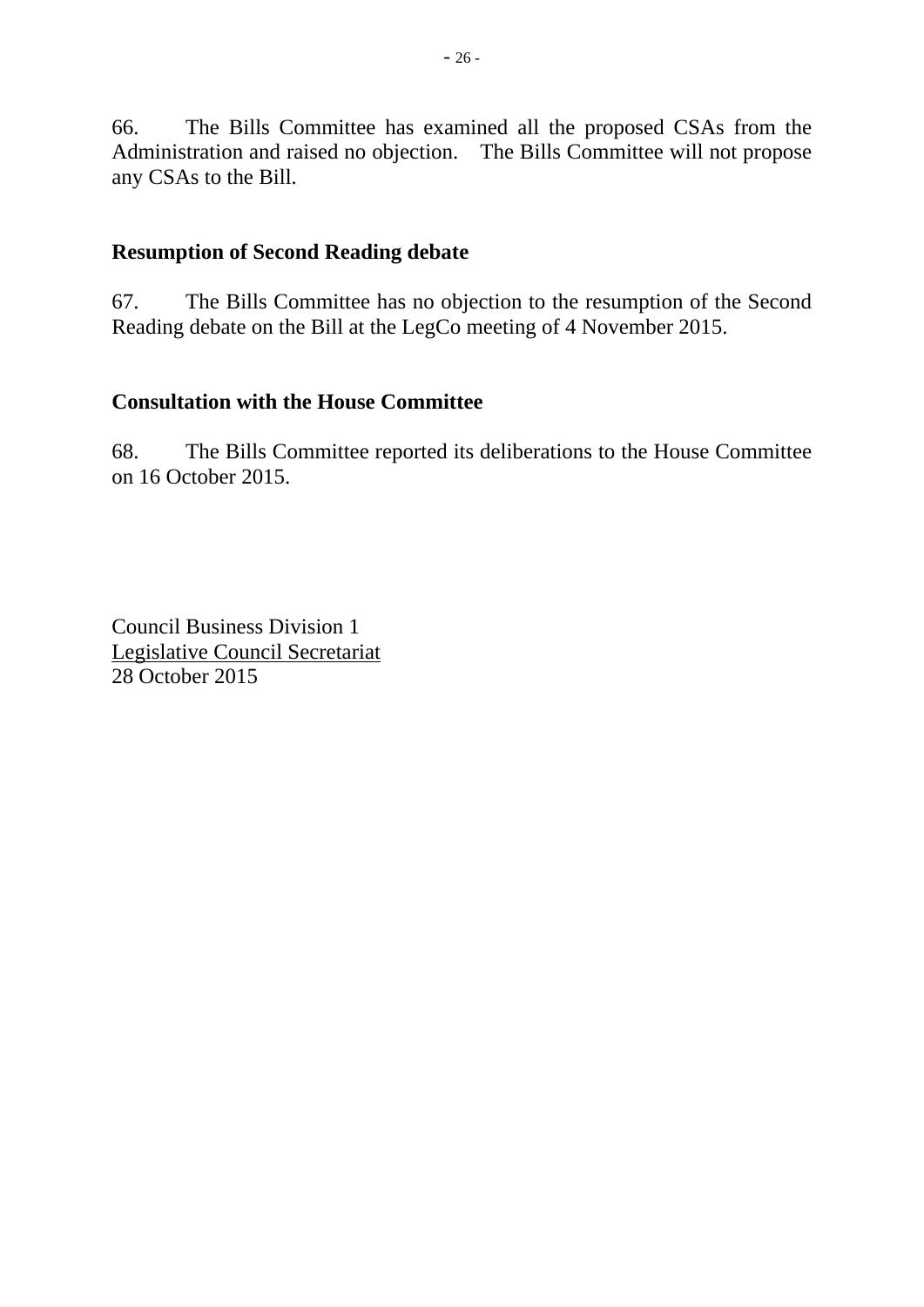# **Appendix I**

#### **Bills Committee on Clearing and Settlement Systems (Amendment) Bill 2015**

# **Membership list**

| <b>Chairman</b>      | Hon Andrew LEUNG Kwan-yuen, GBS, JP                                                                                                                                                                                                                                                                                                                  |
|----------------------|------------------------------------------------------------------------------------------------------------------------------------------------------------------------------------------------------------------------------------------------------------------------------------------------------------------------------------------------------|
| <b>Members</b>       | Hon CHAN Kam-lam, SBS, JP<br>Hon WONG Ting-kwong, SBS, JP<br>Hon Cyd HO Sau-lan, JP (up to 8 March 2015)<br>Hon Starry LEE Wai-king, JP<br>Hon CHAN Kin-por, BBS, JP<br>Hon NG Leung-sing, SBS, JP<br>Hon Charles Peter MOK, JP<br>Hon CHAN Chi-chuen<br>Hon Kenneth LEUNG<br>Hon Christopher CHEUNG Wah-fung, SBS, JP<br>Hon SIN Chung-kai, SBS, JP |
|                      | (Total: 11 members)                                                                                                                                                                                                                                                                                                                                  |
| <b>Clerk</b>         | Ms Connie SZETO                                                                                                                                                                                                                                                                                                                                      |
| <b>Legal Adviser</b> | Mr YICK Wing-kin                                                                                                                                                                                                                                                                                                                                     |